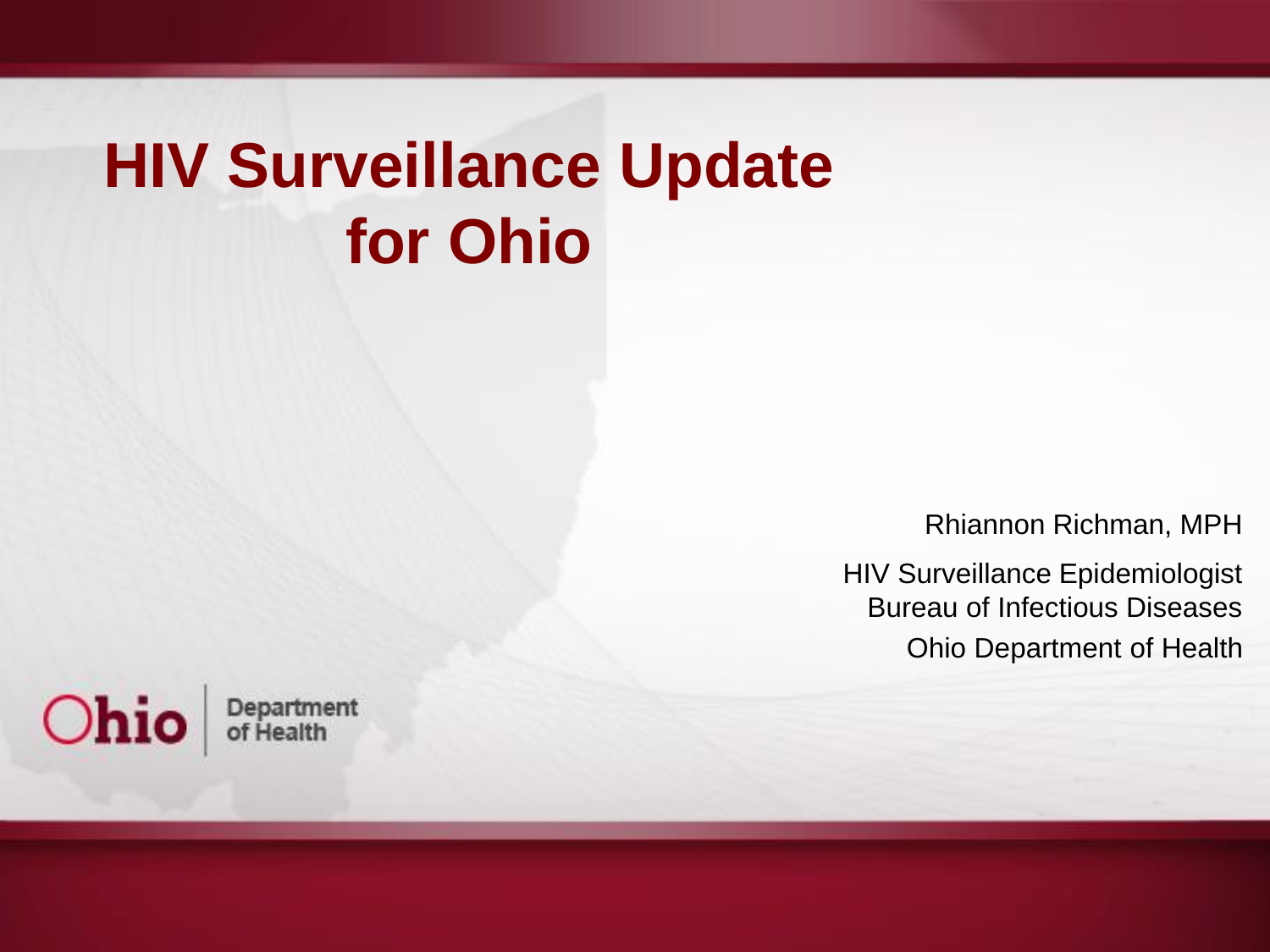#### **Presentation**

- Overview of HIV Surveillance
- New diagnoses of HIV in Ohio, 2020
- Persons living with diagnosed HIV in Ohio as of December 31, 2020
- Continuum of Care
- Comments/questions

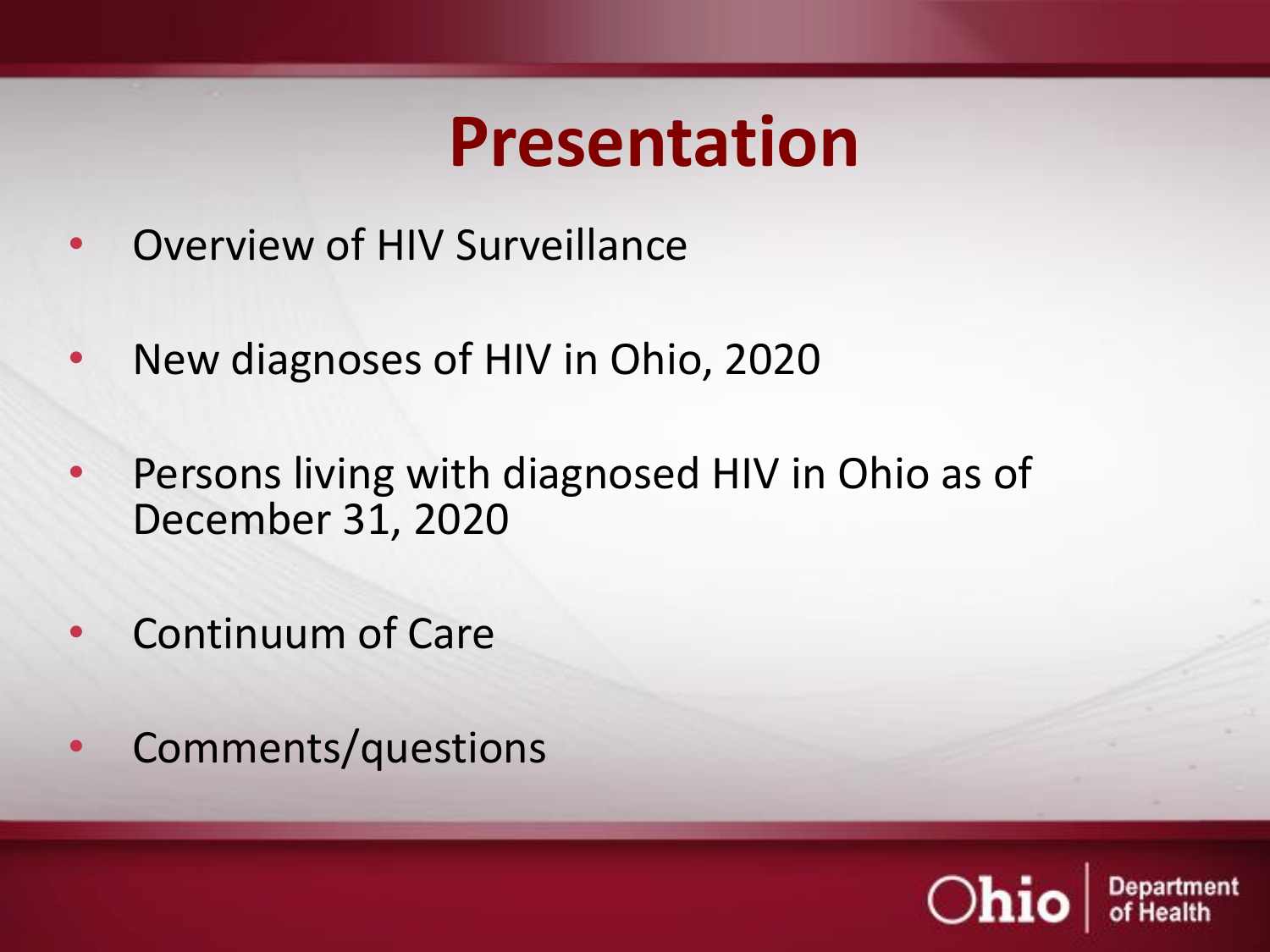# **Overview of HIV Surveillance**

- Diagnoses of HIV infection and AIDS are reportable conditions pursuant to Ohio Revised Code 3701.24 and Ohio Administrative Code 3701-3-12.
- The HIV Surveillance Program is responsible for the on-going and systematic collection, analysis, interpretation and dissemination of population-based information about persons diagnosed and living with HIV and/or AIDS in Ohio.
- Active and passive surveillance are performed with healthcare providers, hospitals and laboratories to monitor trends in the epidemic and evaluate disease burden among affected populations.
- Surveillance information is critical for targeting the delivery of HIV prevention, care and treatment services.

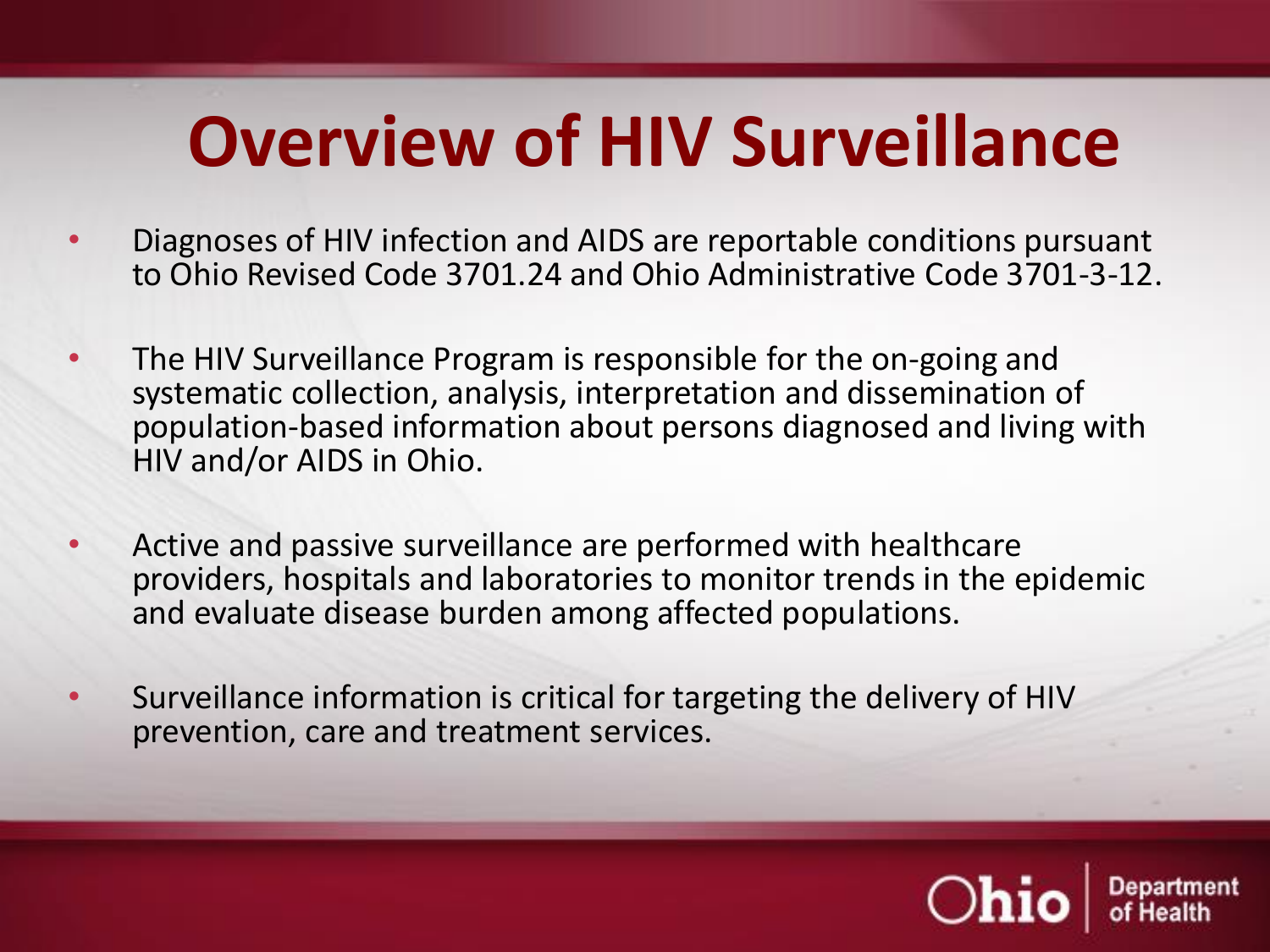# **Key Uses of HIV Surveillance Data**

- Monitor HIV and AIDS related morbidity
- Identify changes in trends of HIV transmission and identify at-risk populations
- Inform health policy
- Inform decisions for the allocation of resources for prevention, care and treatment of HIV

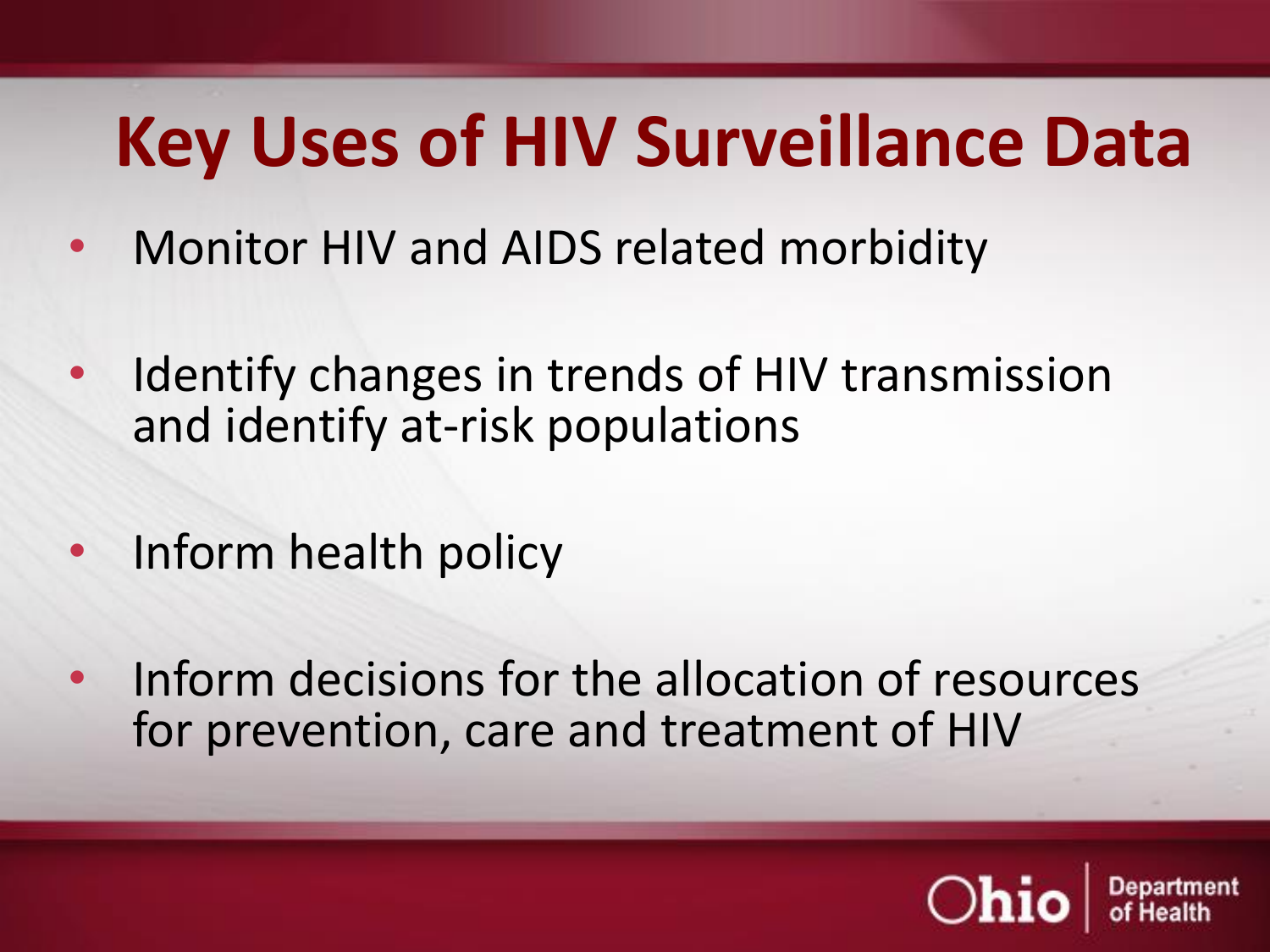# Laboratory Evidence: **HIV Case Definition**

- A multi-test algorithm consisting of
	- A positive (reactive) result from an initial HIV antibody or HIV combination antigen/antibody test, **AND**
	- An accompanying or subsequent positive result from a supplemental HIV test different from the initial test, **OR**
- A positive (reactive) result of a multi-test HIV antibody algorithm from which only the final result was reported, including a single positive (reactive) result on a test used only as a supplemental test (e.g., HIV Western blot, immunofluorescence assay [IFA]) or on a test that might be used as either an initial test or a supplemental test, **OR**

- A positive (reactive) result or report of a detectable quantity (i.e., within the established limits of the laboratory test) from any of the following HIV virologic (i.e., non-antibody) tests:

- Qualitative HIV NAAT (DNA or RNA)
- Quantitative HIV NAAT (viral load assay)
- HIV-1 p24 antigen test
- HIV isolation (viral culture),
- HIV nucleotide sequence (genotype), **OR**

#### Clinical Evidence (i.e., a "physician-documented" diagnosis):

- A note in a medical record by a physician or other qualified medical-care provider that states that the patient has HIV infection, **AND**
- One or both of the following:
	- The laboratory criteria for a case were met based on tests done after the physician's note was written (validating the note retrospectively), **OR**
	- Presumptive evidence of HIV infection (e.g., receipt of HIV antiretroviral therapy or prophylaxis for an opportunistic infection), an otherwise unexplained low CD4+ T-lymphocyte count, or an otherwise unexplained diagnosis of an opportunistic illness.

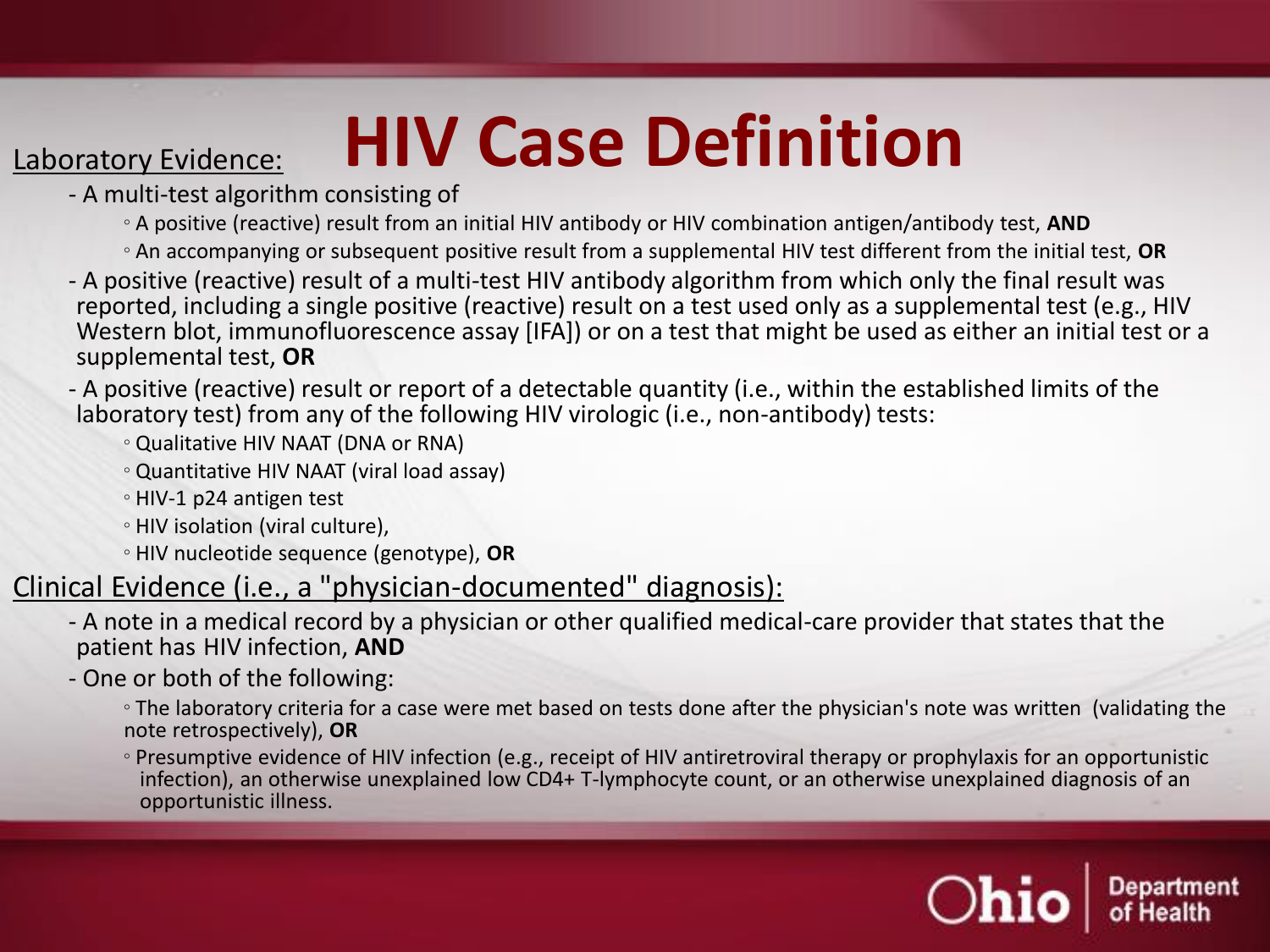# **AIDS Case Definition**

- Criteria for HIV infection are met and CD4+ Tlymphocyte count of <200 cells/µL.
	- CD4+ T-lymphocyte percentage must be  $<$ 14% and is used only when the corresponding CD4+ T-lymphocyte count is unknown, **OR**

• Criteria for HIV infection are met and at least one of the AIDS-defining conditions has been documented.

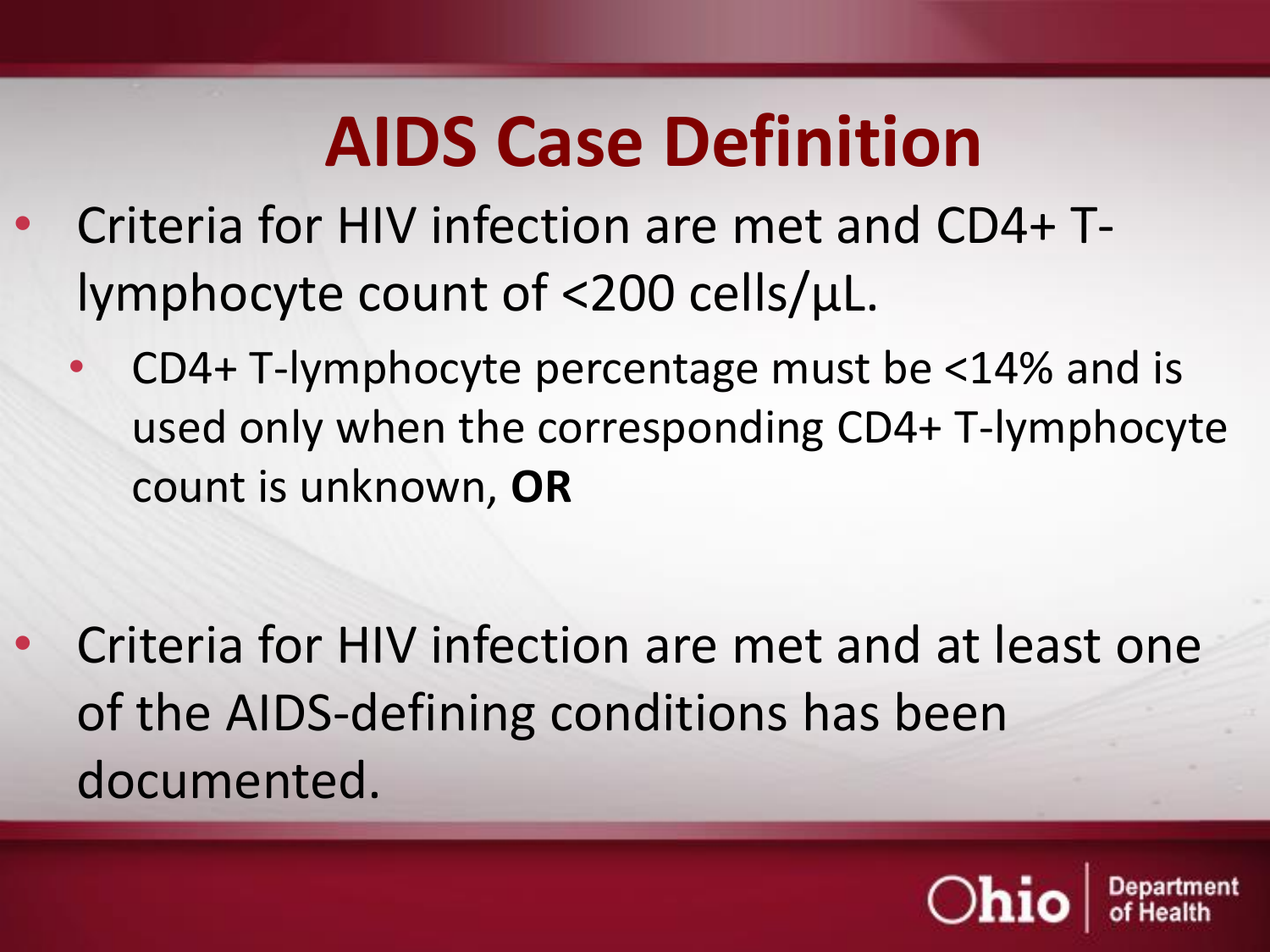- Represents all persons confidentially tested and reported with a diagnosis of HIV not previously reported to the Ohio Department of Health (ODH)
- New diagnoses of HIV include:
	- Persons diagnosed with HIV (not AIDS)
	- Persons diagnosed with HIV progressing to AIDS within 12 months
	- Persons concurrently diagnosed with HIV and AIDS

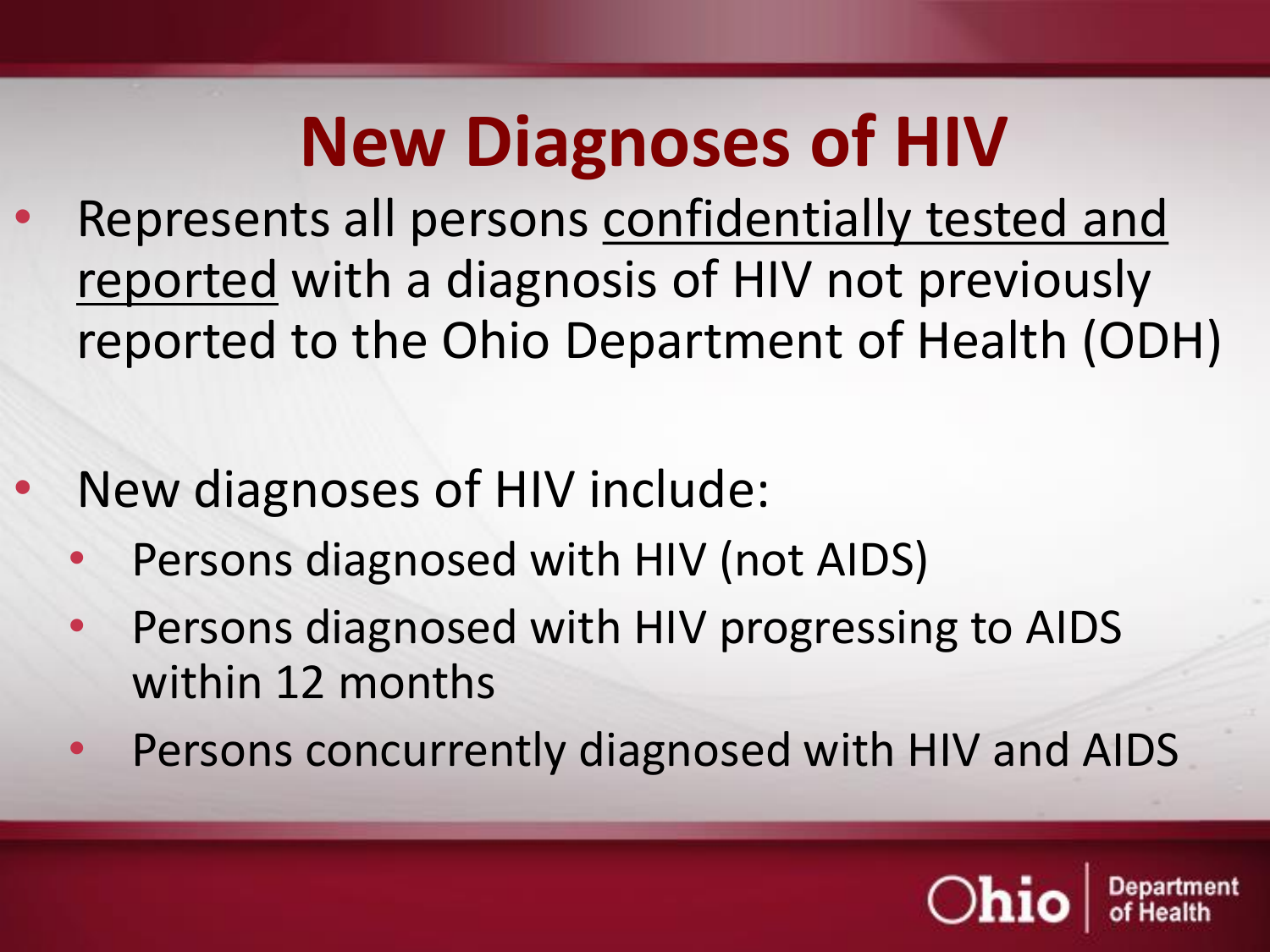Reported New Diagnoses of HIV, Ohio, 2016-2020



Source: Ohio Department of Health, HIV Surveillance Program. Data reported through June 30, 2021.

Department<br>of Health Ohio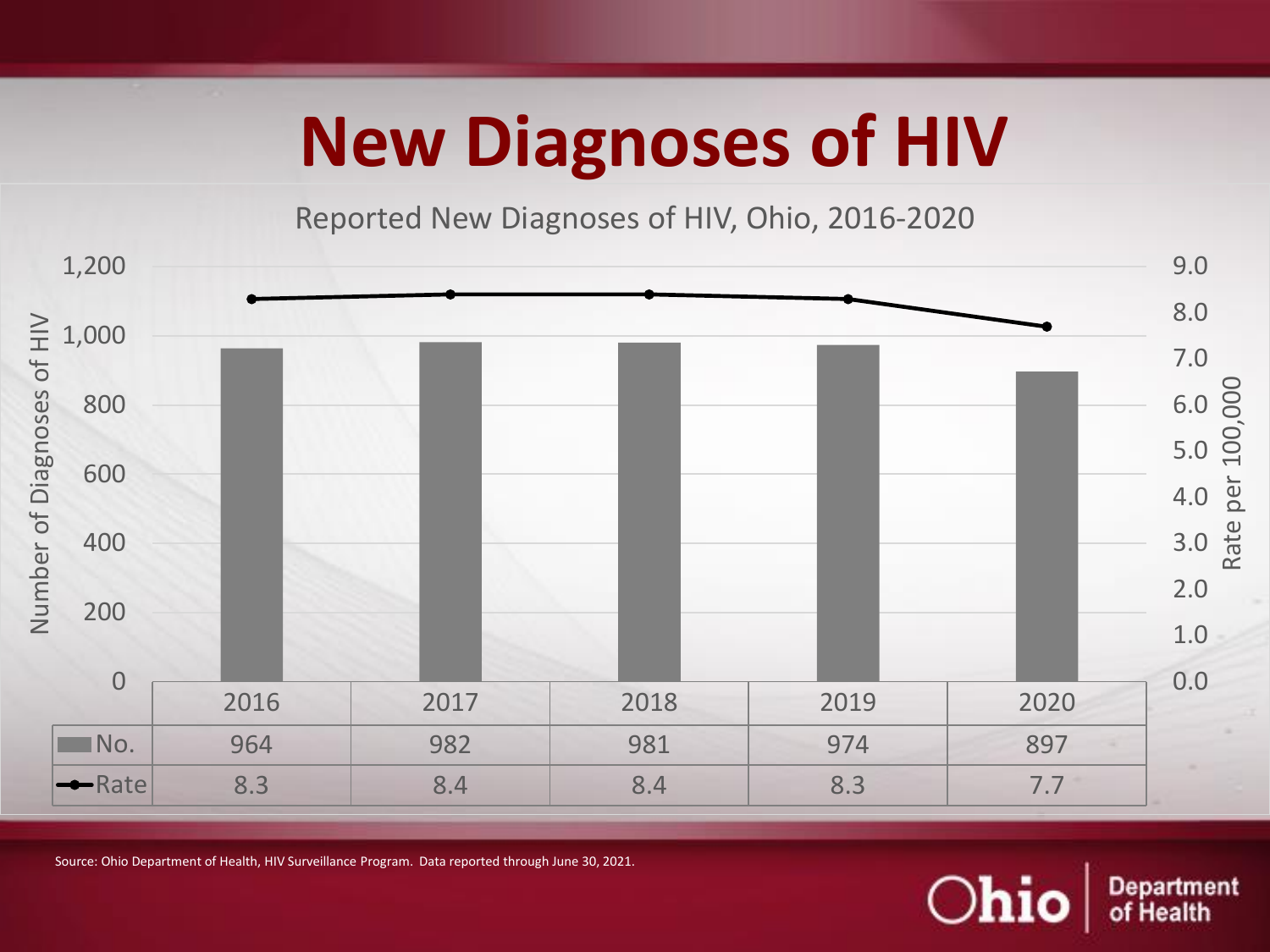Reported New Diagnoses of HIV Infection by Sex at Birth, Ohio, 2016-2020



Source: Ohio Department of Health, HIV Surveillance Program. Data reported through June 30, 2021.

 $O$ hi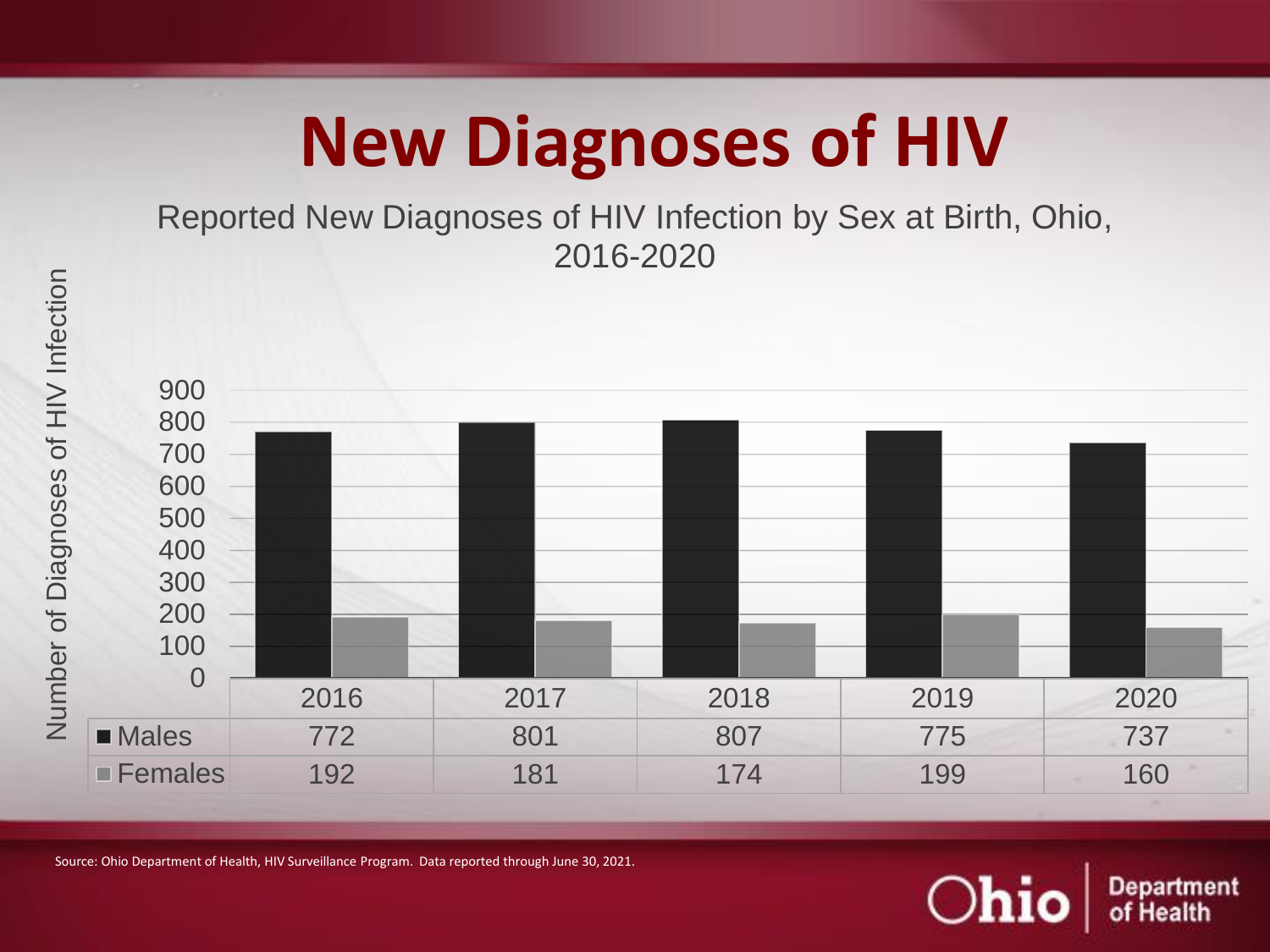Cumulative New Reported Diagnoses of HIV Infection Among Transgender Persons by Race/Ethnicity and Current Gender, Ohio (n=272)



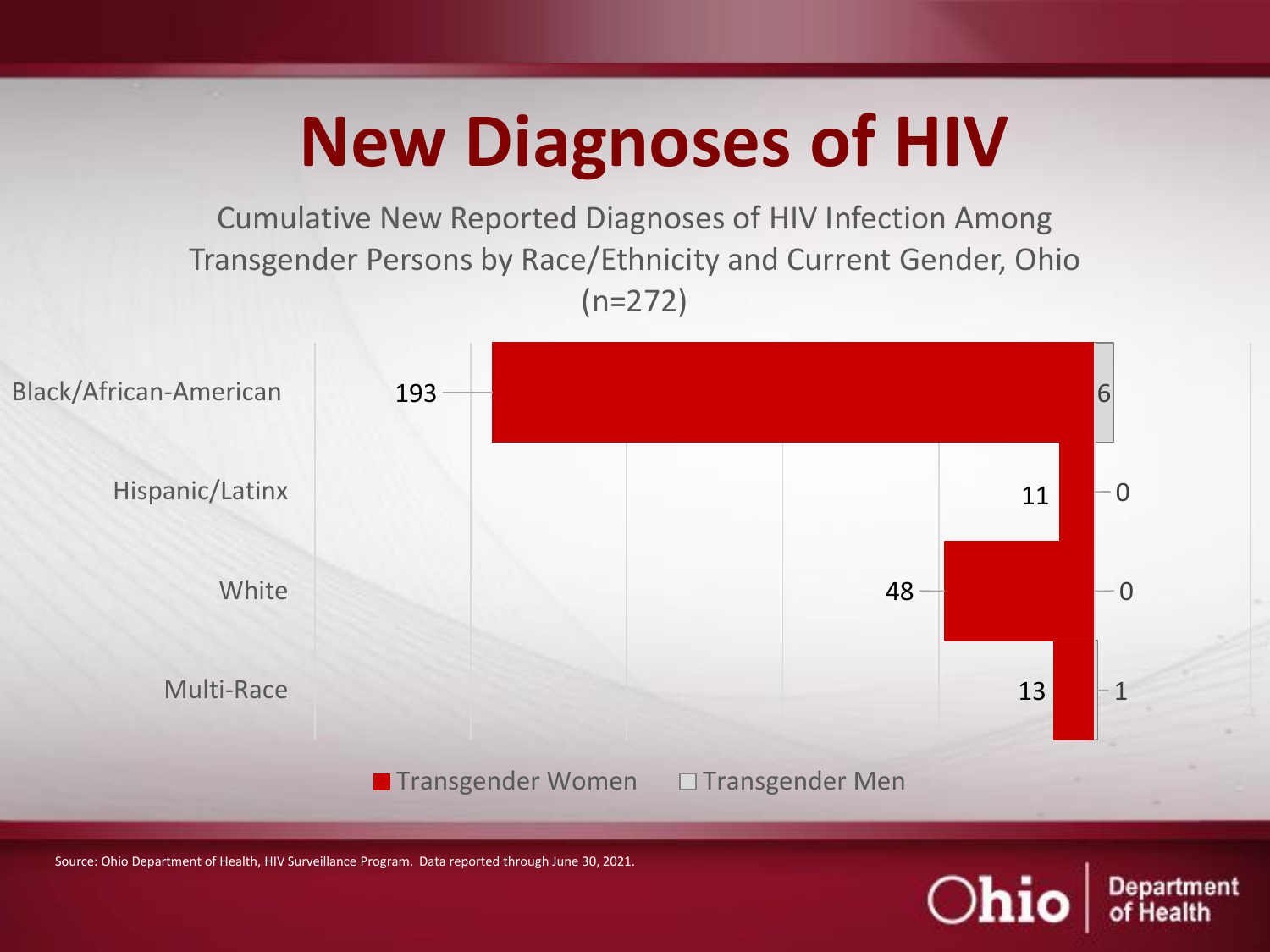Reported New Diagnoses of HIV by Age Group, Ohio, 2020



Source: Ohio Department of Health, HIV Surveillance Program. Data reported through June 30, 2021.

**Department** of Health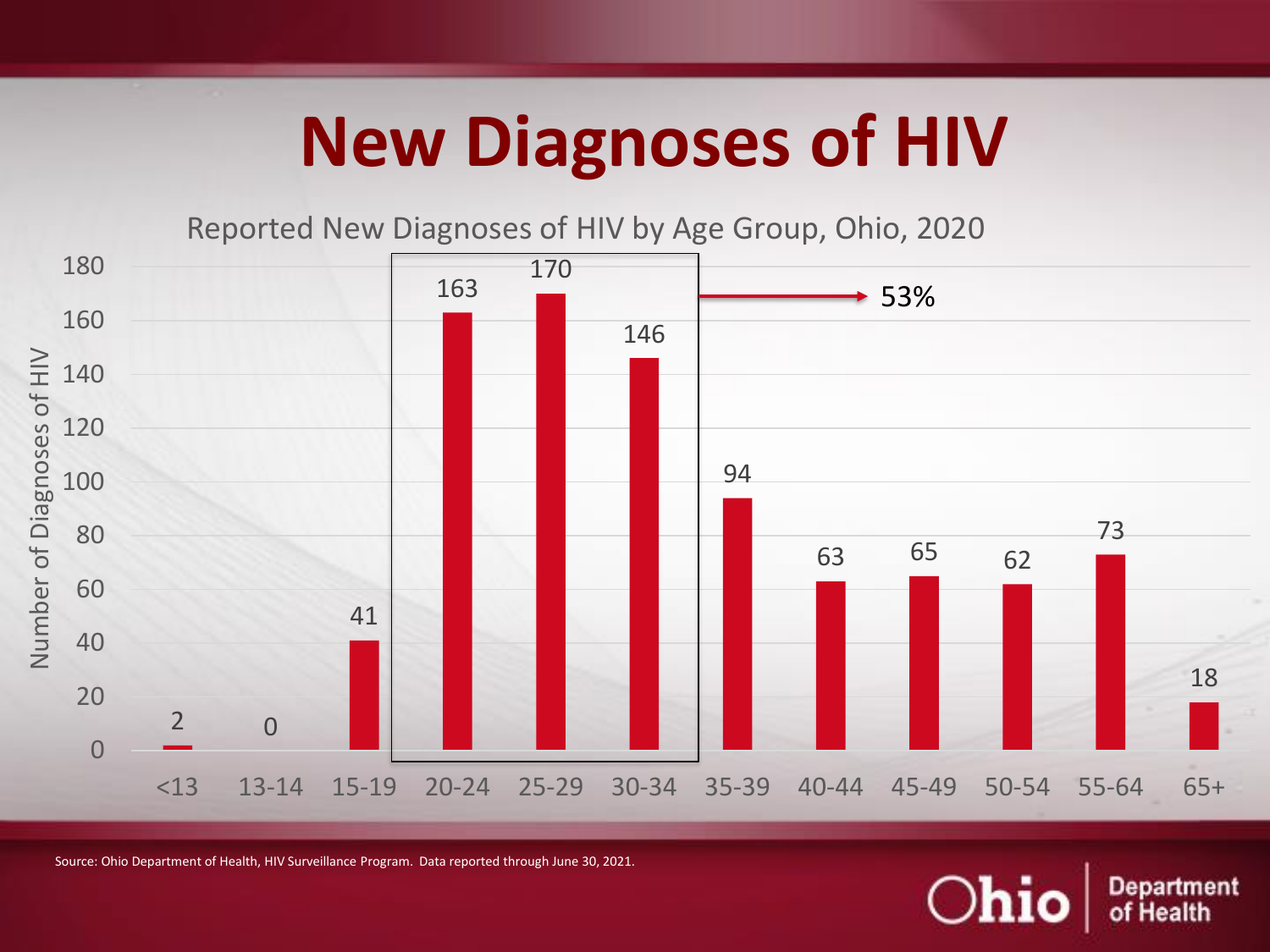Reported New Diagnoses of HIV Infection by Race/Ethnicity, Ohio, 2016-



Source: Ohio Department of Health, HIV Surveillance Program. Data reported through June 30, 2021.

 $O$ hi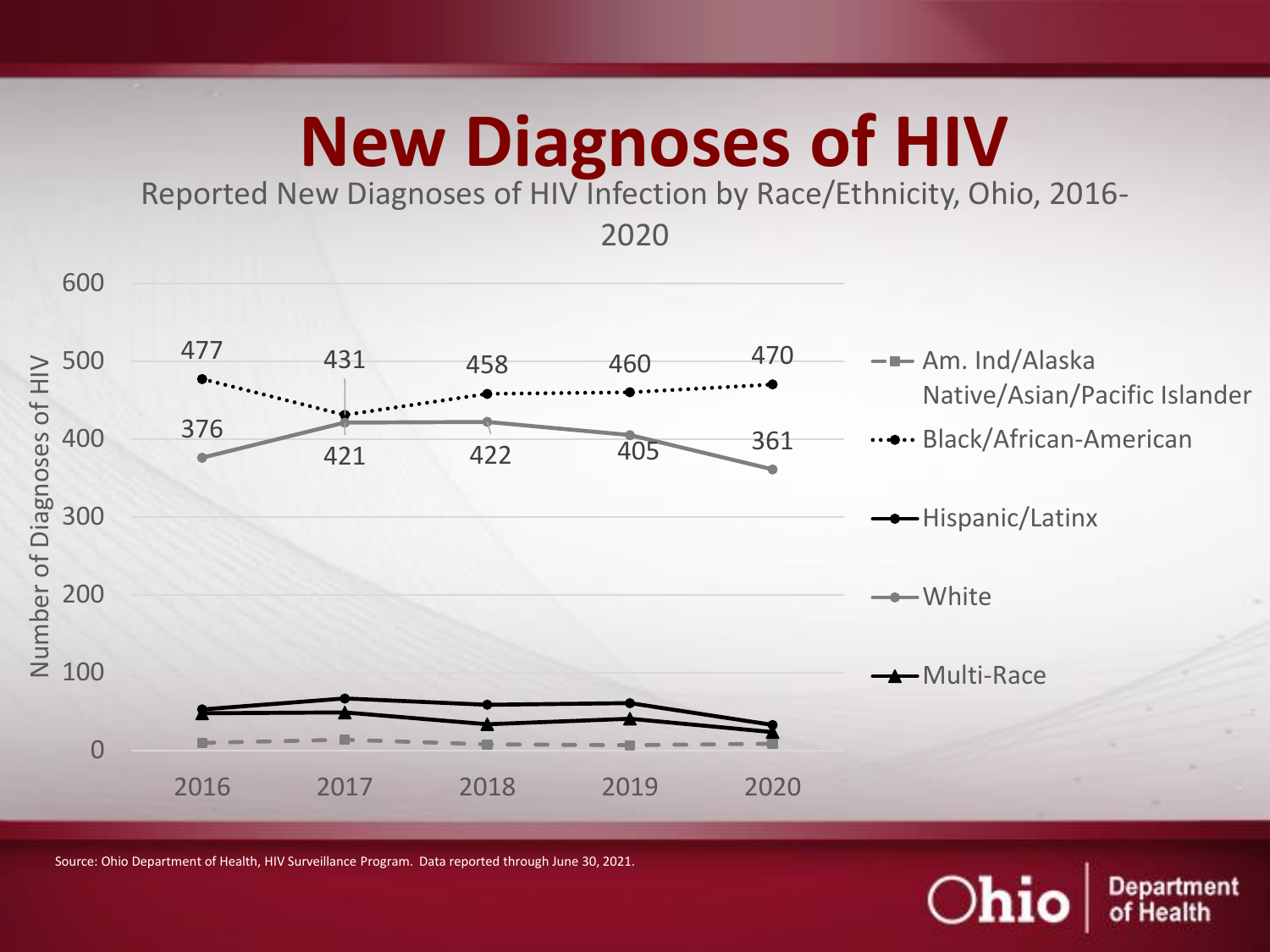Rates of Reported New Diagnoses of HIV Infection by Selected Race/Ethnicity, Ohio, 2016-2020



Source: Ohio Department of Health, HIV Surveillance Program. Data reported through June 30, 2021.

 $O$ hi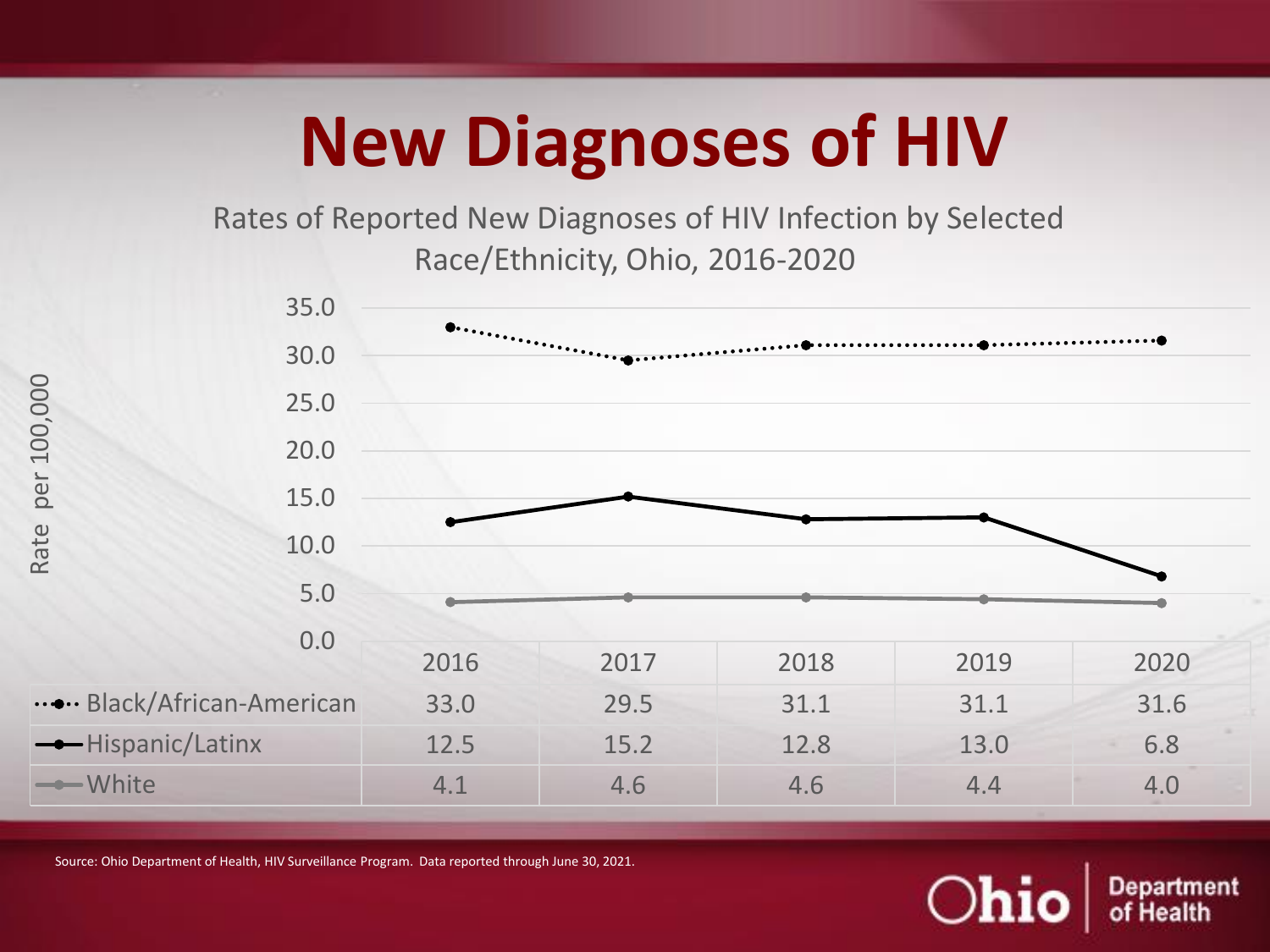Rates of Reported New Diagnoses of HIV Infection by Selected Race/Ethnicity, Ohio, 2020



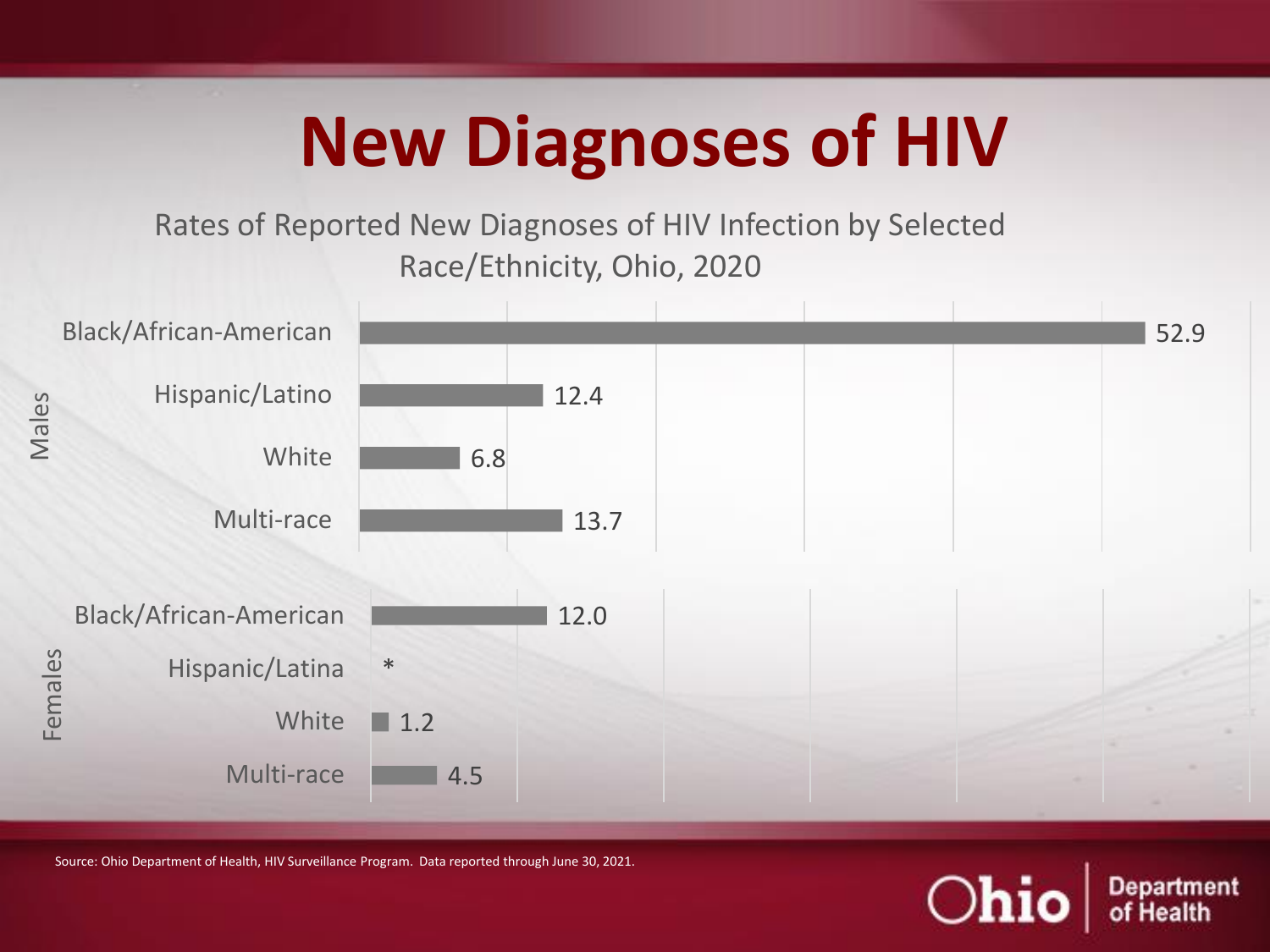Rates of Reported New Diagnoses of HIV Infection by Selected Race/Ethnicity and Age Groups, Ohio, 2020

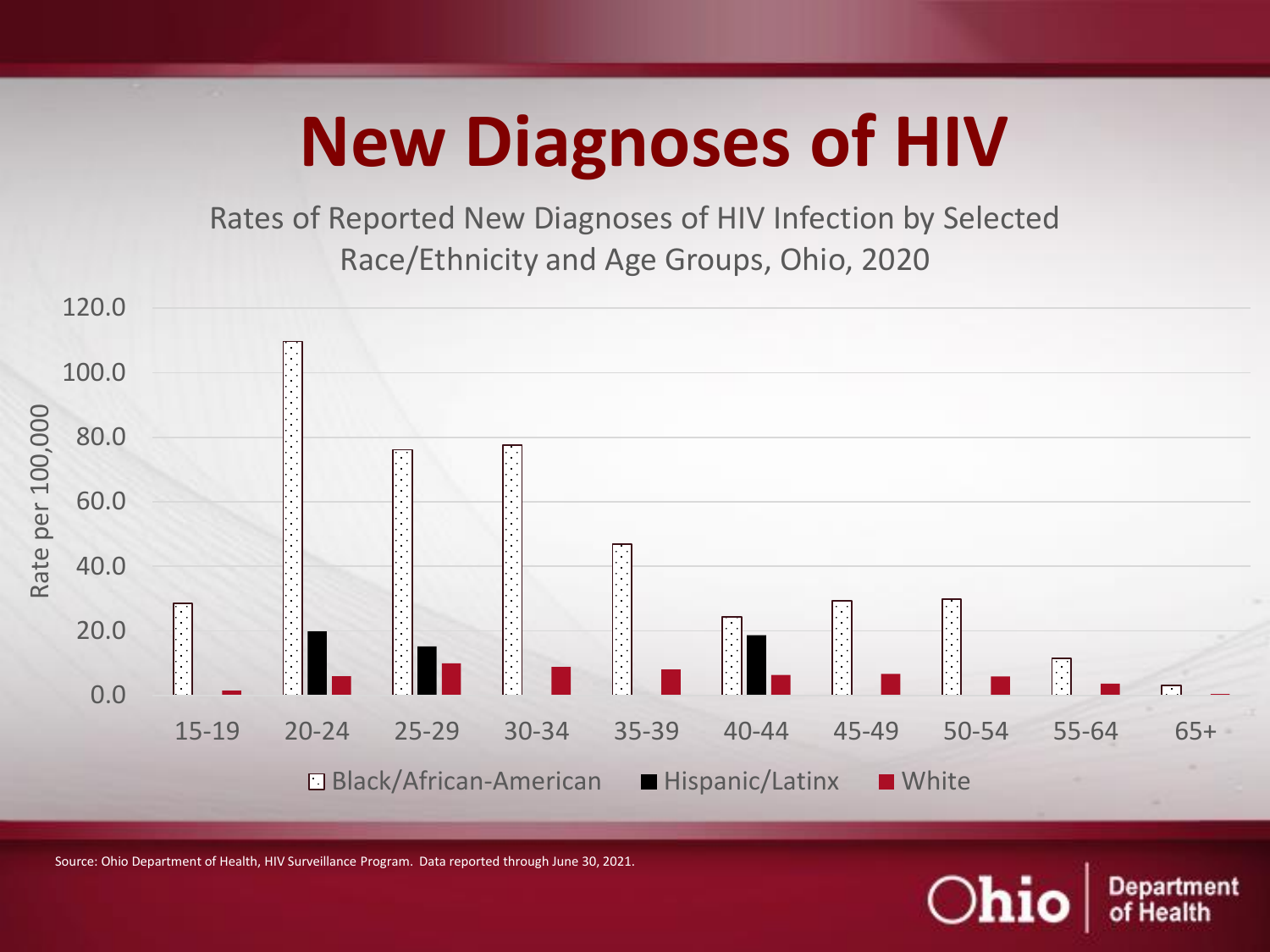% Reported New Diagnoses of HIV Infection by Transmission Category, Adult/Adolescent **MALES**, Ohio, 2016-2020



Source: Ohio Department of Health, HIV Surveillance Program. Data reported through June 30, 2021.

 $O$ hi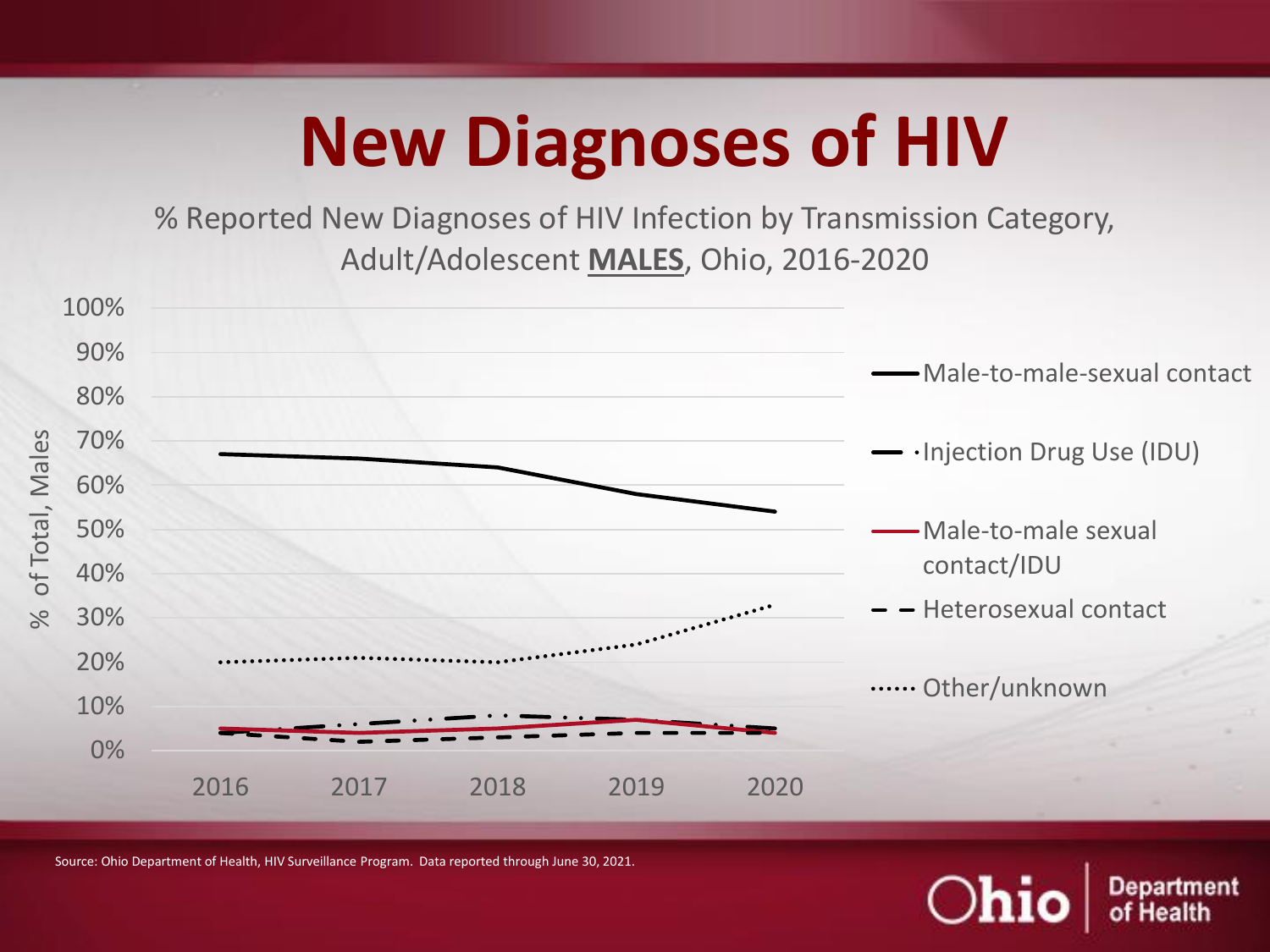% Reported New Diagnoses of HIV Infection by Transmission Category, Adult/Adolescent **FEMALES**, Ohio, 2016-2020



 $O$ hi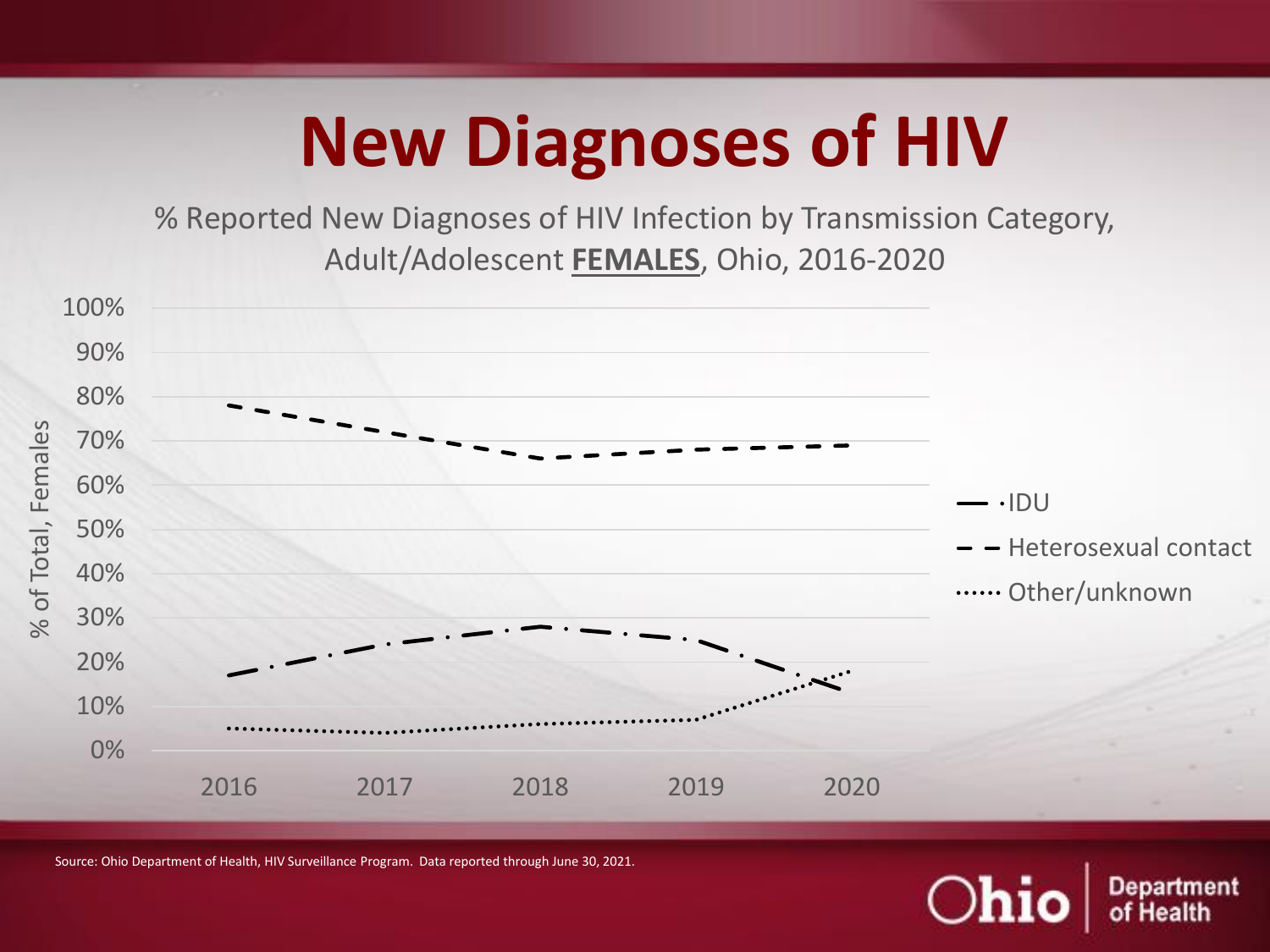#### 50% 10% 8% 2% 30% White Adult/Adolescent Males, N=361 ■Male-to-Male Sexual **Contact DIDU** Male-to-Male Sexual Contact and IDU ■Heterosexual Contact ■Other/Unknown **New Diagnoses of HIV Percent of Reported New Diagnoses of HIV Infection by Transmission Category, Selected Race/Ethnicity, and Sex at Birth, Ohio, 2020** 57% 1% 1% 5% 36% Black/African-American Adult/Adolescent Males, N=470

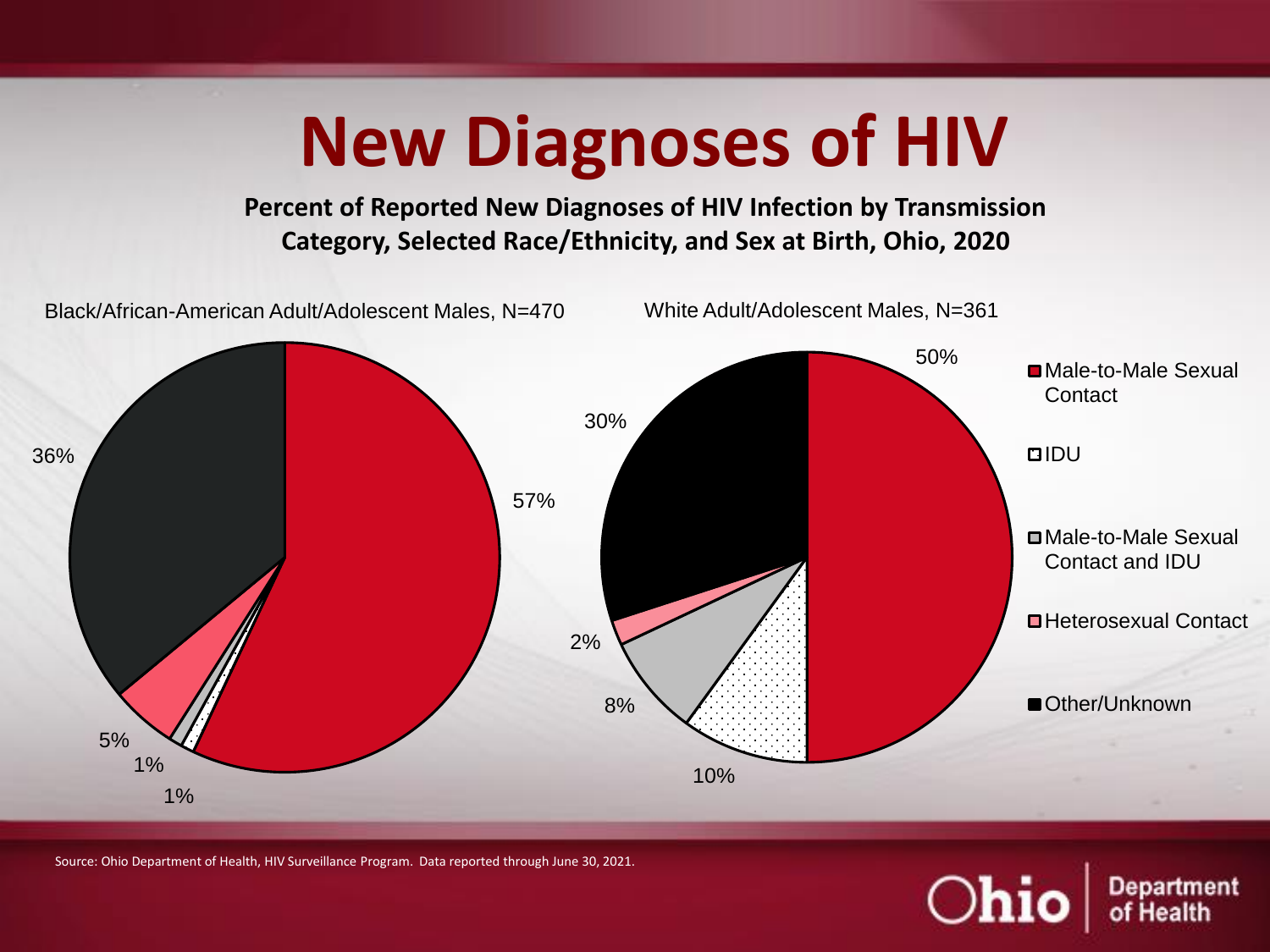**Percent of Reported New Diagnoses of HIV Infection by Transmission Category, Selected Race/Ethnicity, and Sex at Birth, Ohio, 2020**



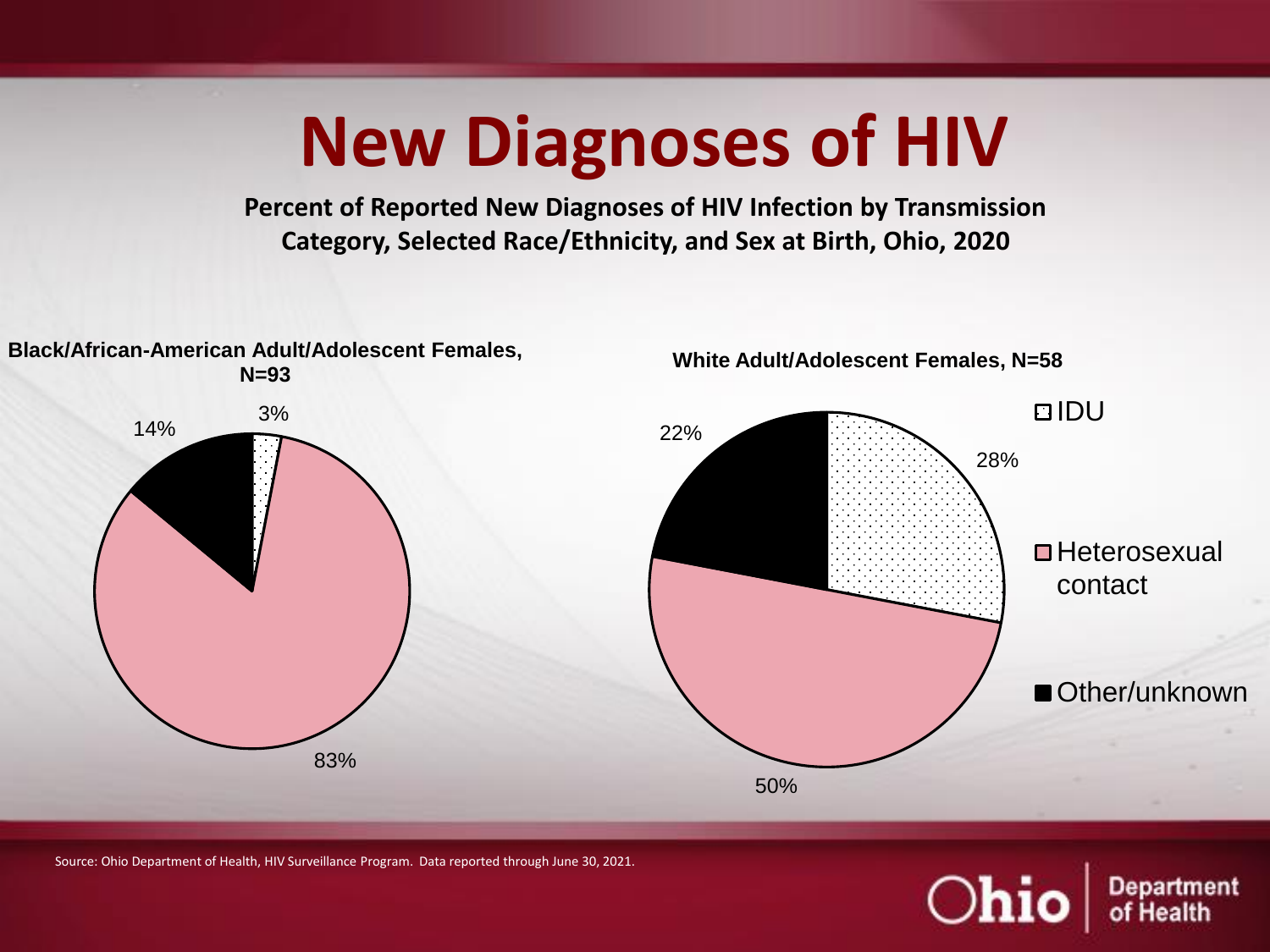Reported New Diagnoses of HIV Infection with Injection Drug Use (IDU) as Transmission Category by Race/Ethnicity, Ohio, 2016-2020



 $O$ hi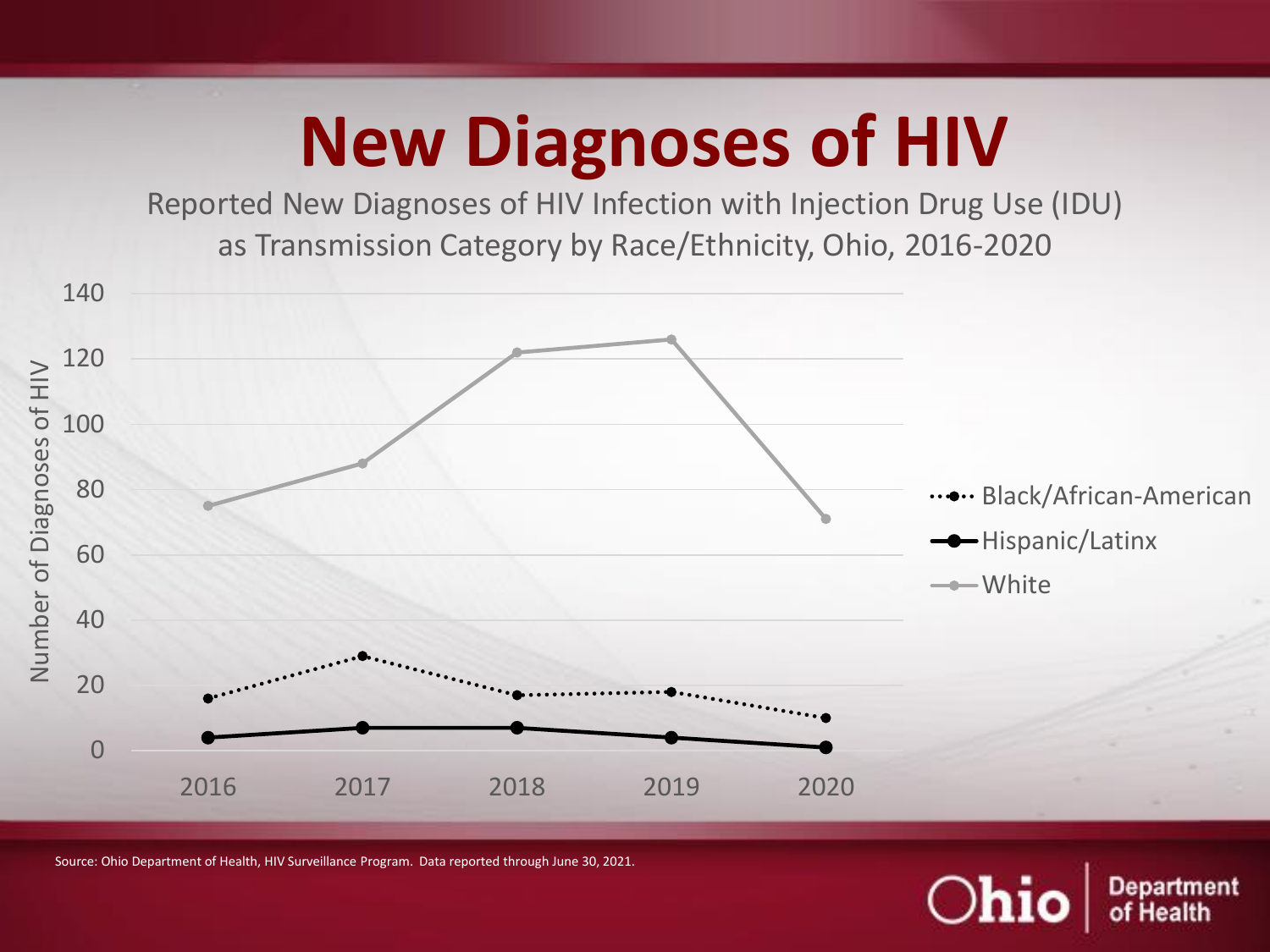Reported new diagnoses of HIV by select groups, Ohio, 2020



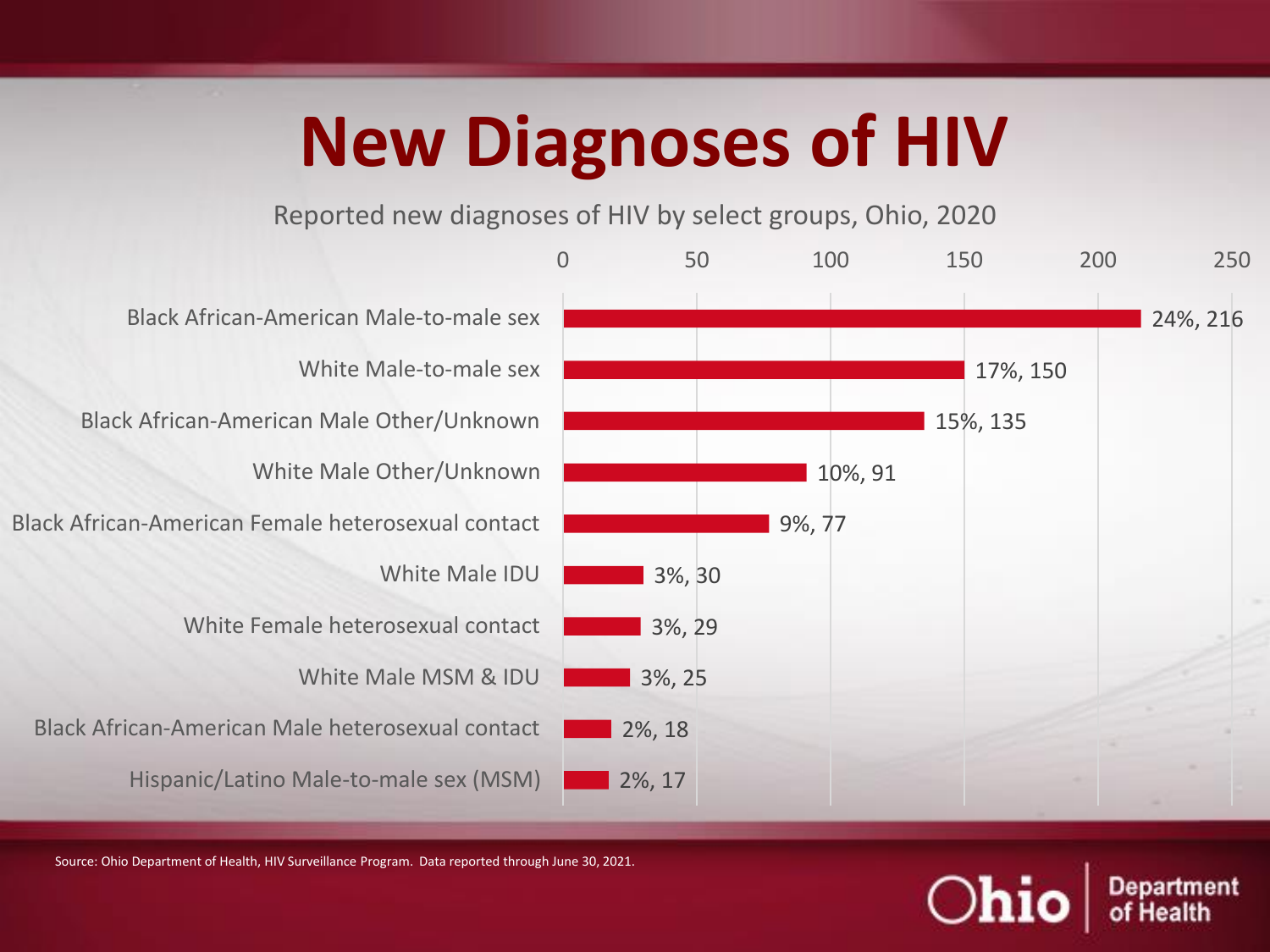

#### Notes:

Diagnoses of HIV infection include persons with a diagnosis of HIV (not AIDS), a diagnosis of HIV and an AIDS diagnosis within 12 months (HIV & later AIDS), and concurrent diagnoses of HIV and AIDS (AIDS). Asterisk (\*) indicates rate not calculated for case counts <5 due to unstable rates.

County reflects county of residence at time of initial diagnosis. Cases diagnosed while in a state or federal correctional facility or whose county of residence at time of diagnosis is unknown are not included.<br>The rate is Source: Ohio Department of Health, HIV Surveillance Program. Data reported through June 30, 2021.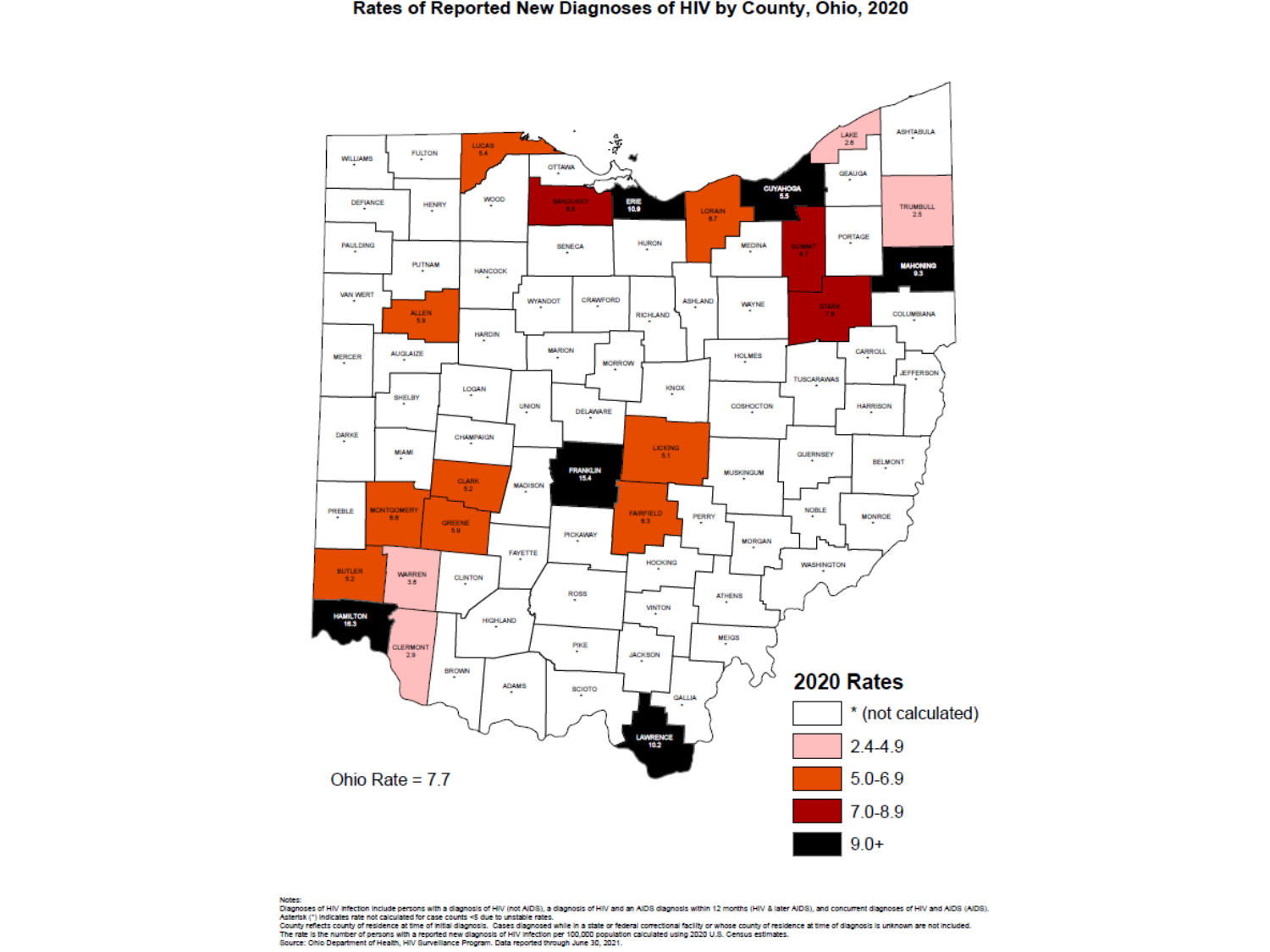#### **New Diagnoses of HIV in Ohio Summary**

- In 2020, there were 897 newly reported diagnoses of HIV in Ohio (rate = 7.7/100,000).
- 82% of new diagnoses were among males.
- 52% of new diagnoses were among Black/African-Americans.
- The rate of new diagnoses in Black/African-Americans was 7.9 times higher than that in whites.

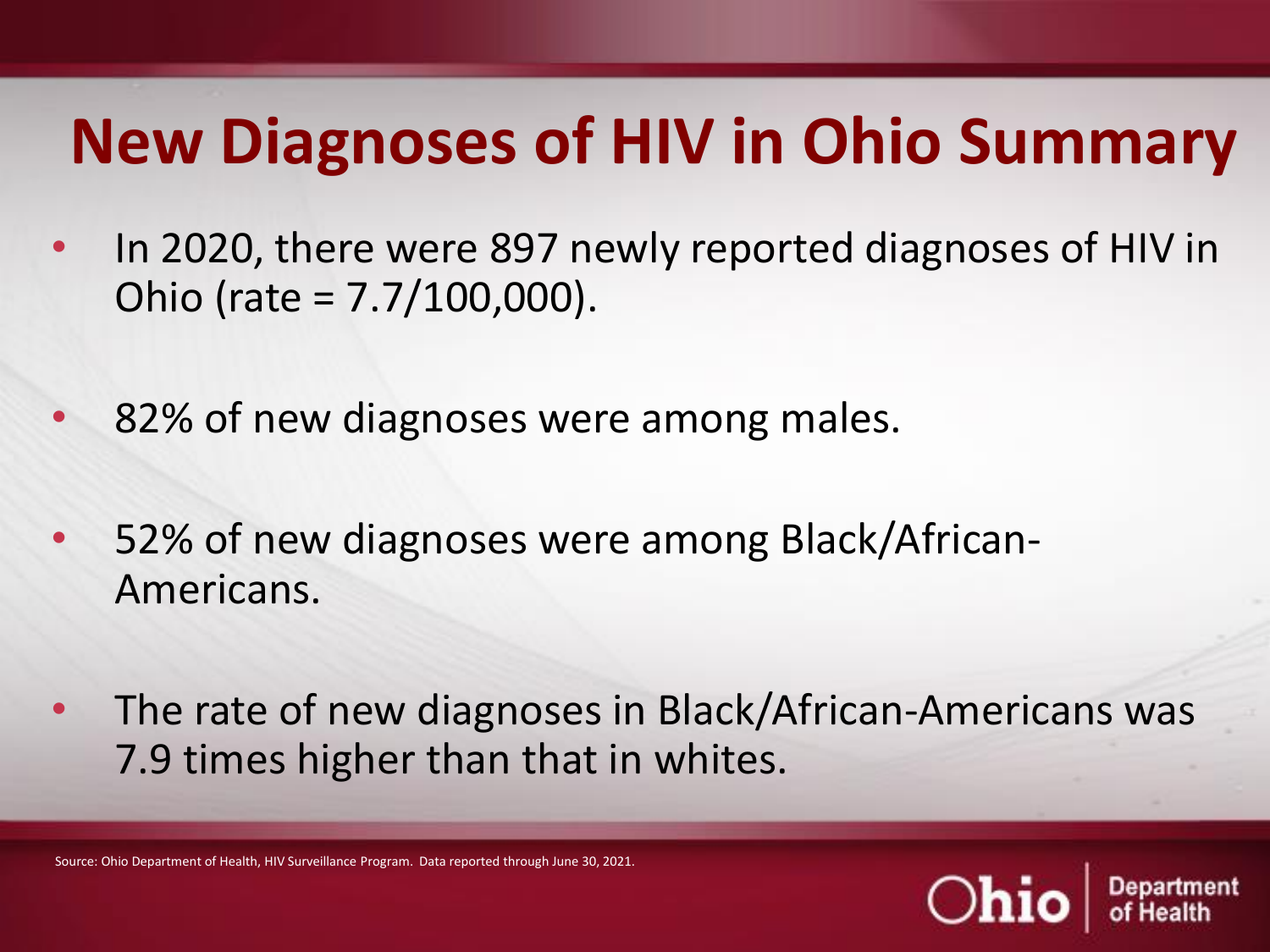# **Persons Living With Diagnosed HIV**

• Reflects all persons living in Ohio ever reported to ODH with a diagnosis of HIV or AIDS and who are not known to have died as of December 31, 2020.

Includes persons who may have been initially diagnosed outside of Ohio, but who are currently living in Ohio.

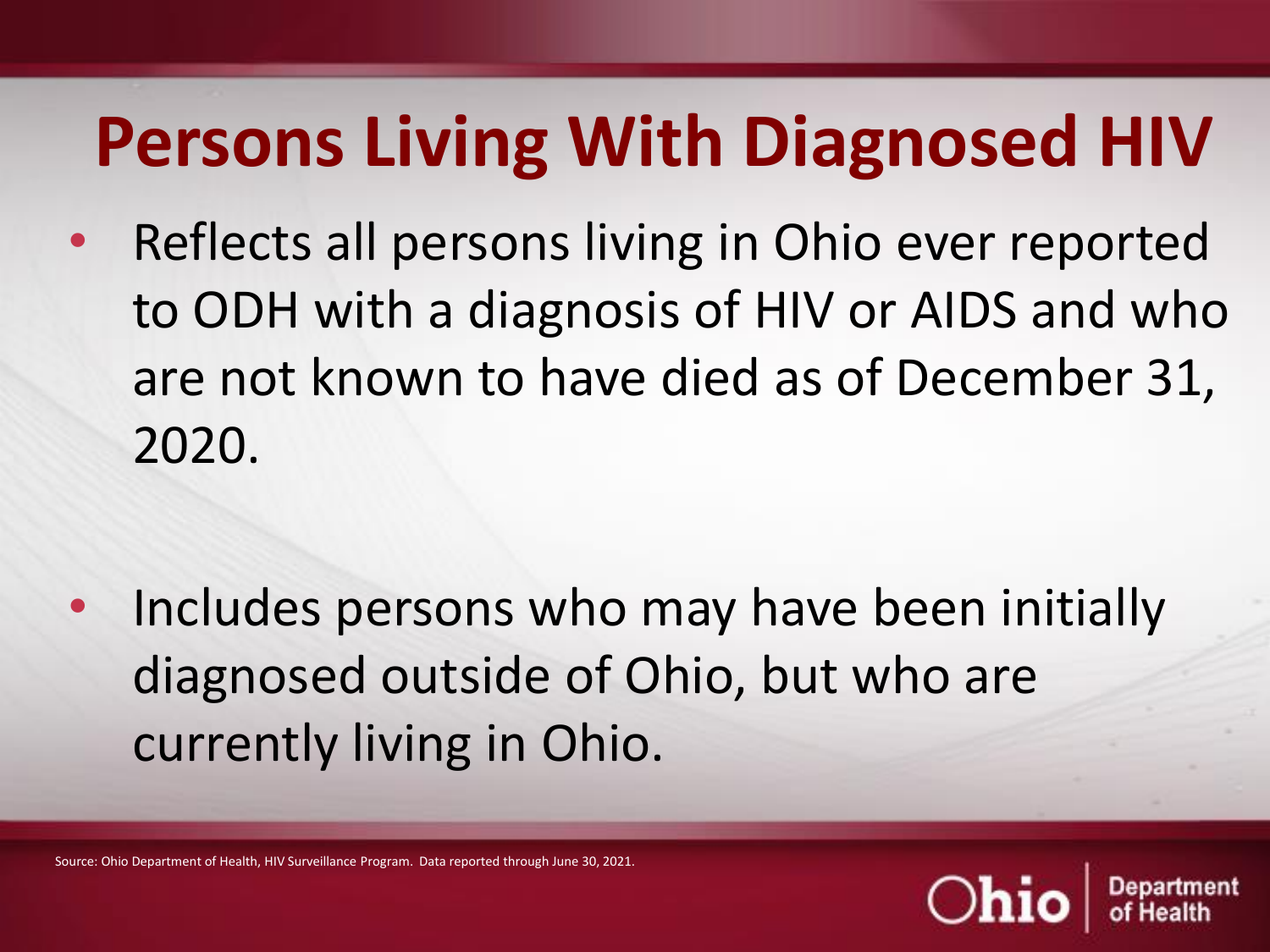Persons Living with Diagnosed HIV, Ohio, 2020 (n=25,096, rate=214.6/100,000)

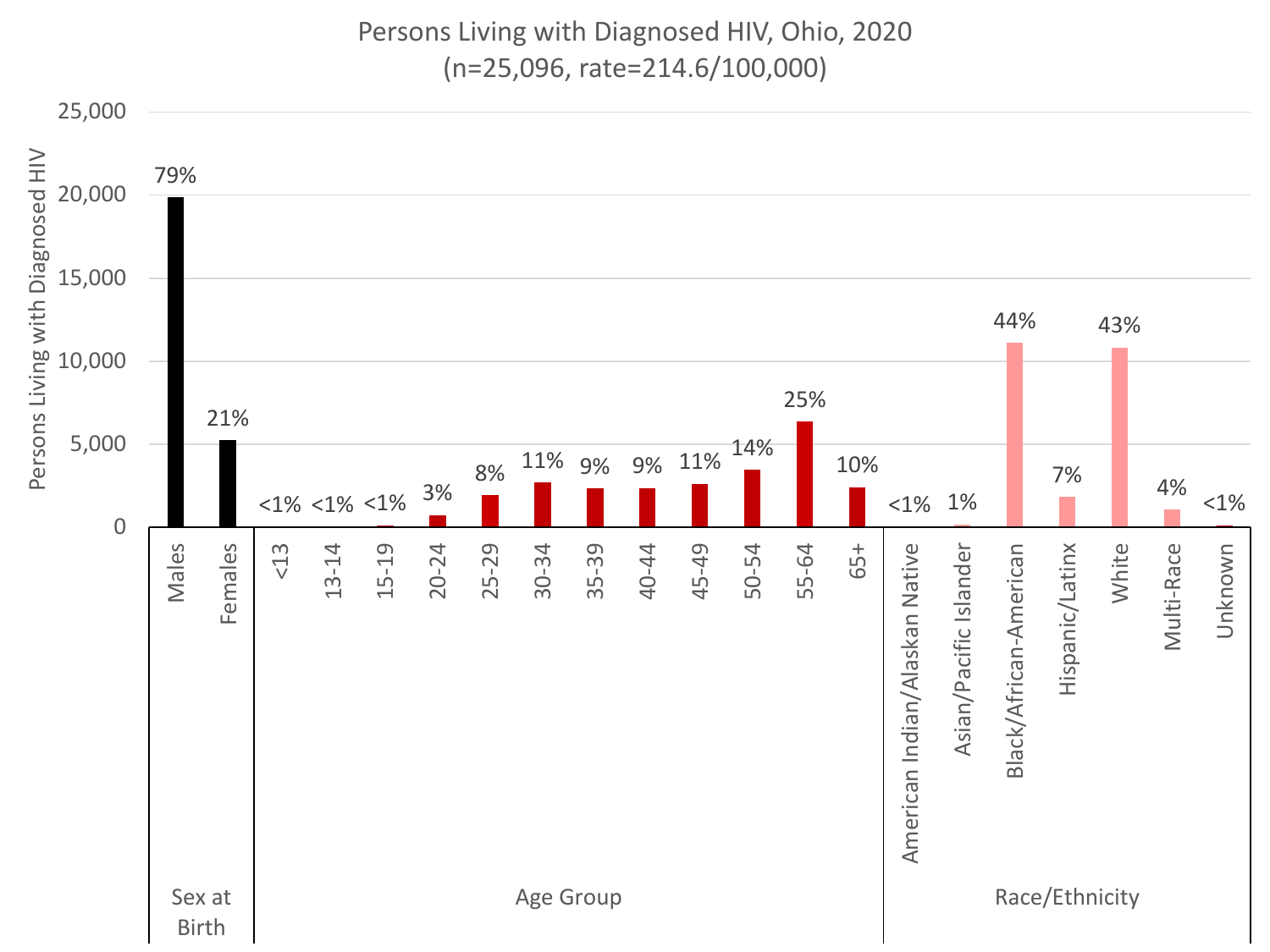#### Rates of Reported Persons Living with Diagnosed HIV by County, Ohio, 2020



#### Notes:

invess.<br>Living with diagnosed HIV infection represents all persons ever diagnosed and reported with HIV or AIDS who have not been reported as having died as of December 31, 2020.<br>Persons living with diagnosed HIV infection

County reflects current county of residence. Cases in a state or federal correctional facility or whose current county of residence is unknown are not included.<br>The rate is the number of persons living with diagnosed HIV i Source: Ohio Department of Health, HIV Surveillance Program. Data reported through June 30, 2021.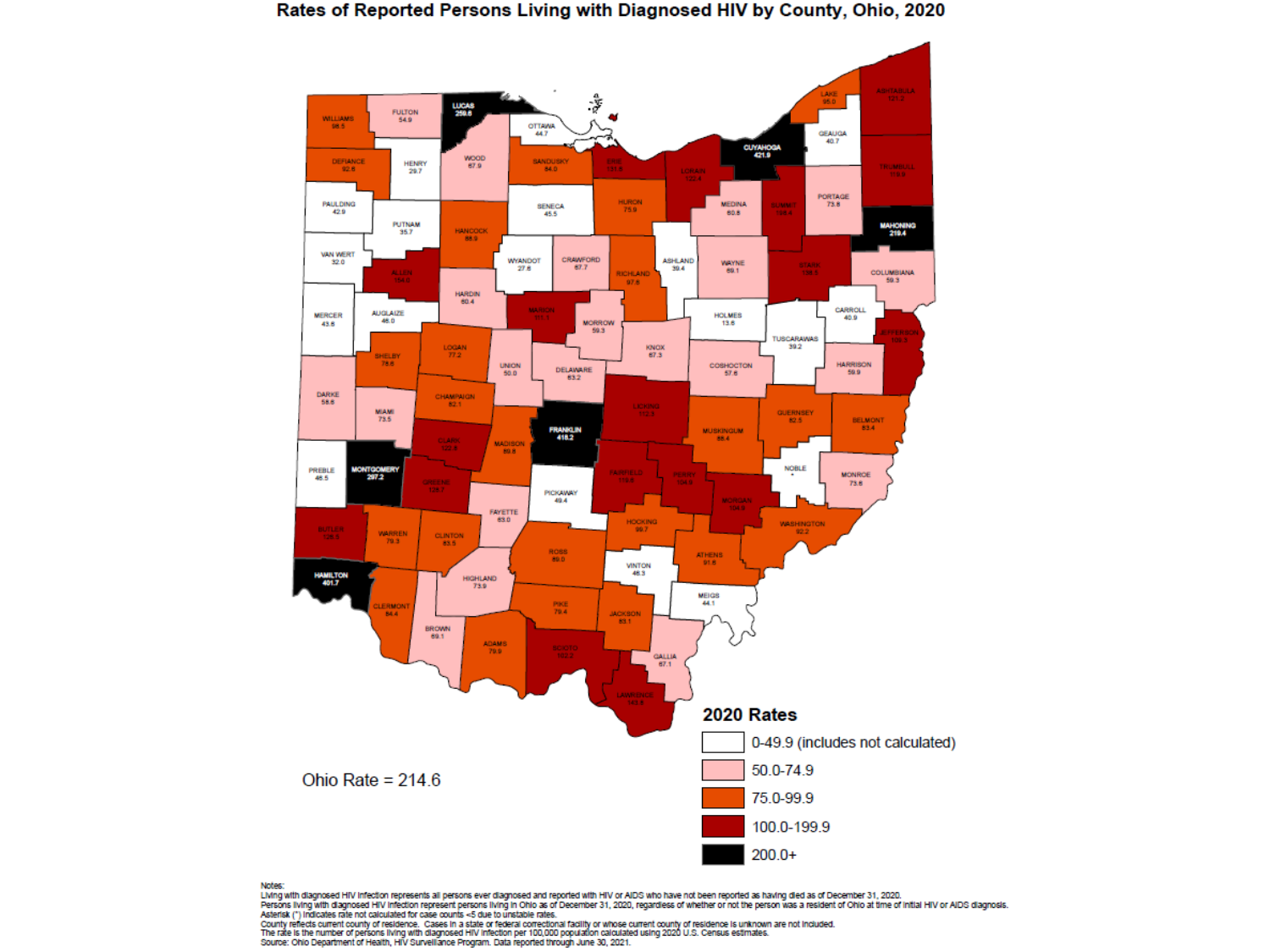History of Ohio's HIV/AIDS Epidemic, 1981-2020



Notes:

Total new HIV/AIDS diagnoses include persons with a diagnosis of HIV, a diagnosis of HIV and an AIDS diagnosis within 12 months, and concurrent diagnoses of HIV and AIDS.

Persons may be counted as both an HIV diagnosis in one year and and AIDS diagnosis in a subsequent year.

PLWHIV = Persons Living With HIV; PLWAIDS = Persons Living With AIDS; Deaths = Deaths among reported HIV/AIDS cases; deaths are for all causes; AIDS Dx = Persons diagnosed with AIDS; Total New HIV/AIDS Dx = Persons diagnos CSTE = Council for State and Territorial Epidemiologists; CDC = Centers for Disease Control and Prevention; HAART = Highly Active AntiRetroviral Therapy; VL = Viral Load.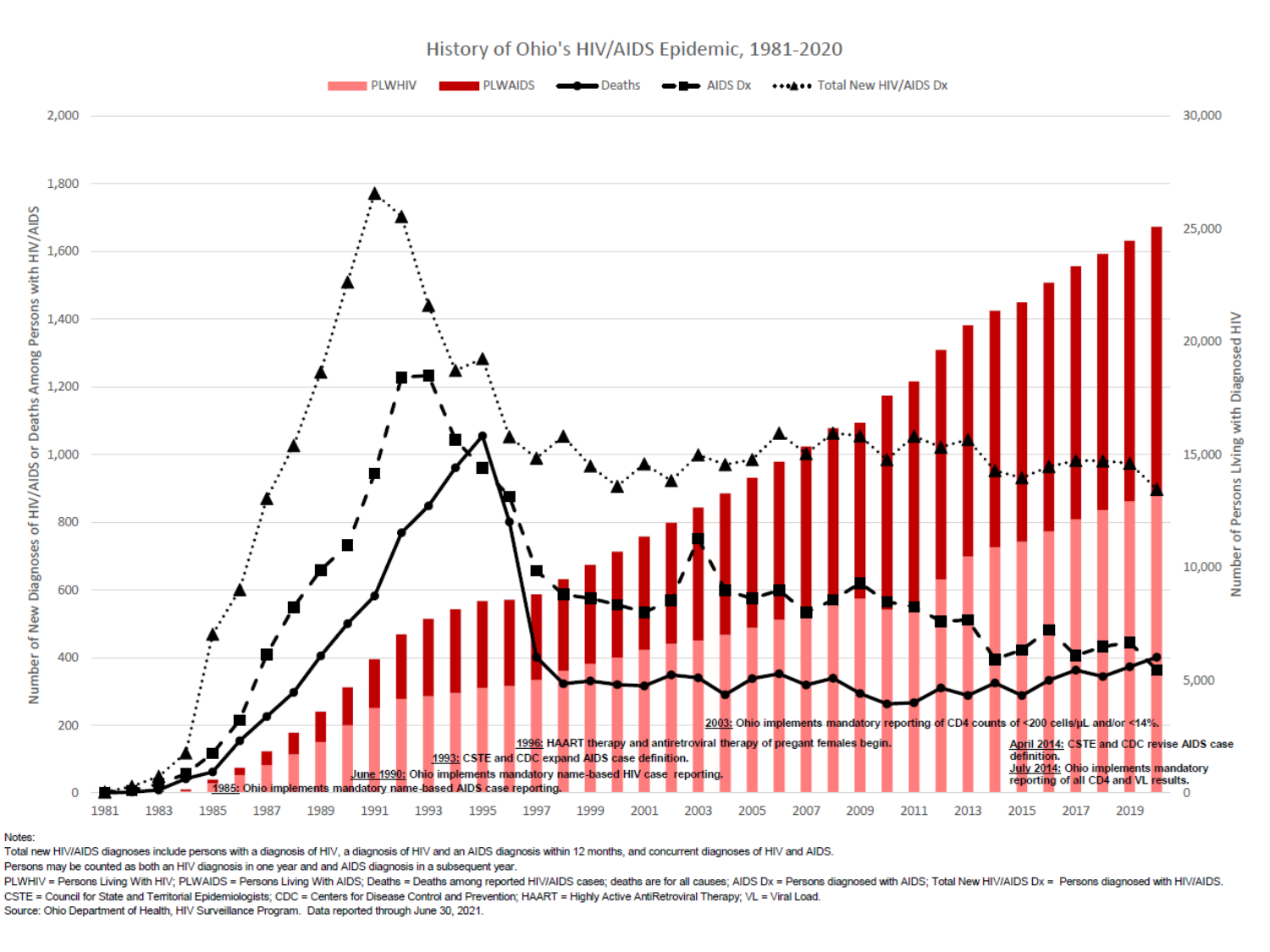# **Persons Living With Diagnosed HIV in Ohio Summary**

- As of December 31, 2020, there were 25,096 persons living with diagnosed HIV in Ohio (rate = 214.6/100,000).
- 79% of persons living with diagnosed HIV were male.
- Whites and Black/African-Americans each make up about 44% of persons living with diagnosed HIV, but the rate for Blacks was more than 6 times as high as that for Whites.
- The rate for Black/African-American males living with diagnosed HIV was more than 5 times as high as that for white males.
- The rate for Black/African-American females living with diagnosed HIV was more than 11 times as high as that for white females.

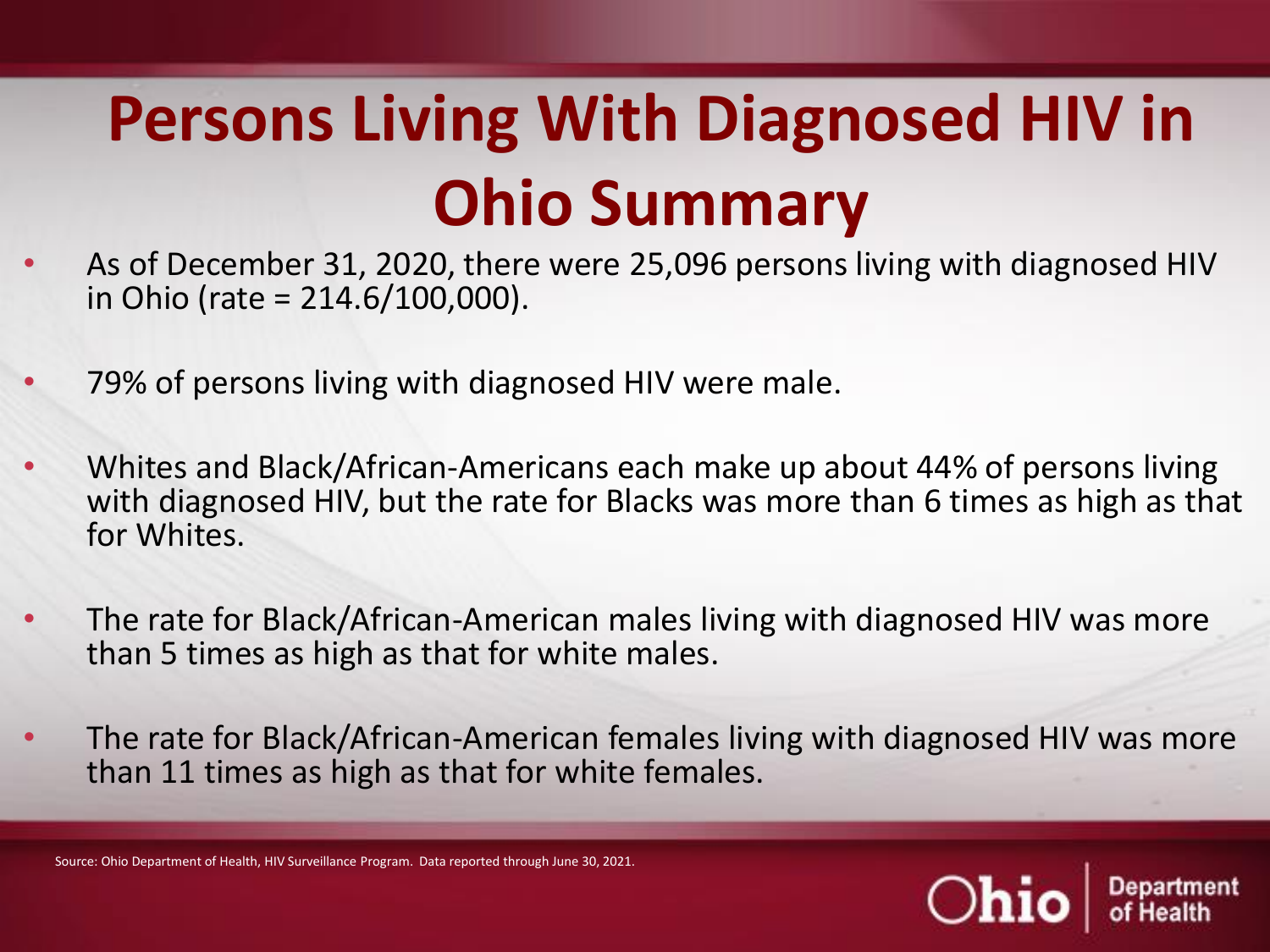# **Linkage to Care/Continuum of Care**

- HIV Surveillance data are used, including information on CD4 levels of T-lymphocytes and viral load (VL) results, to calculate estimates for a care continuum and other related measurements for persons in Ohio diagnosed with HIV infection.
- As of July 1, 2014, Ohio's HIV reporting rules require all levels of CD4s and VLs to be reported for persons diagnosed with HIV infection living in Ohio.
- The following slides are based on information reported to HIV/AIDS Surveillance, which includes data from the Ohio Disease Reporting System (ODRS) and the Ryan White Application Database (RWAD).

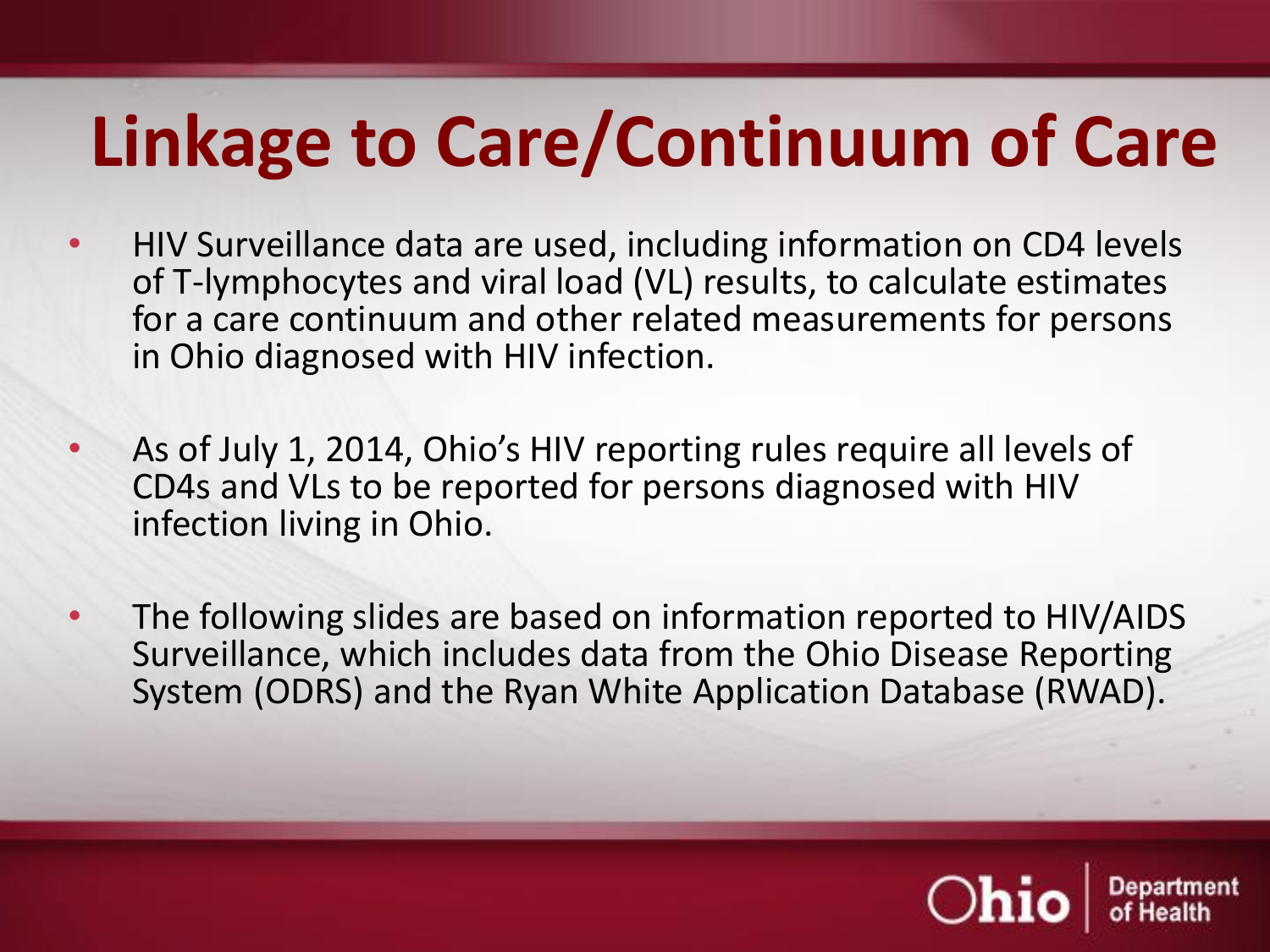• **Numerator:** From persons included in the denominator, the number having at least one CD4 and/or viral load (VL) within 30, 60, and 90 days of the date of HIV diagnosis.

• **Denominator:** The number of new diagnoses of HIV infection in Ohio among persons aged ≥13 years in each year.

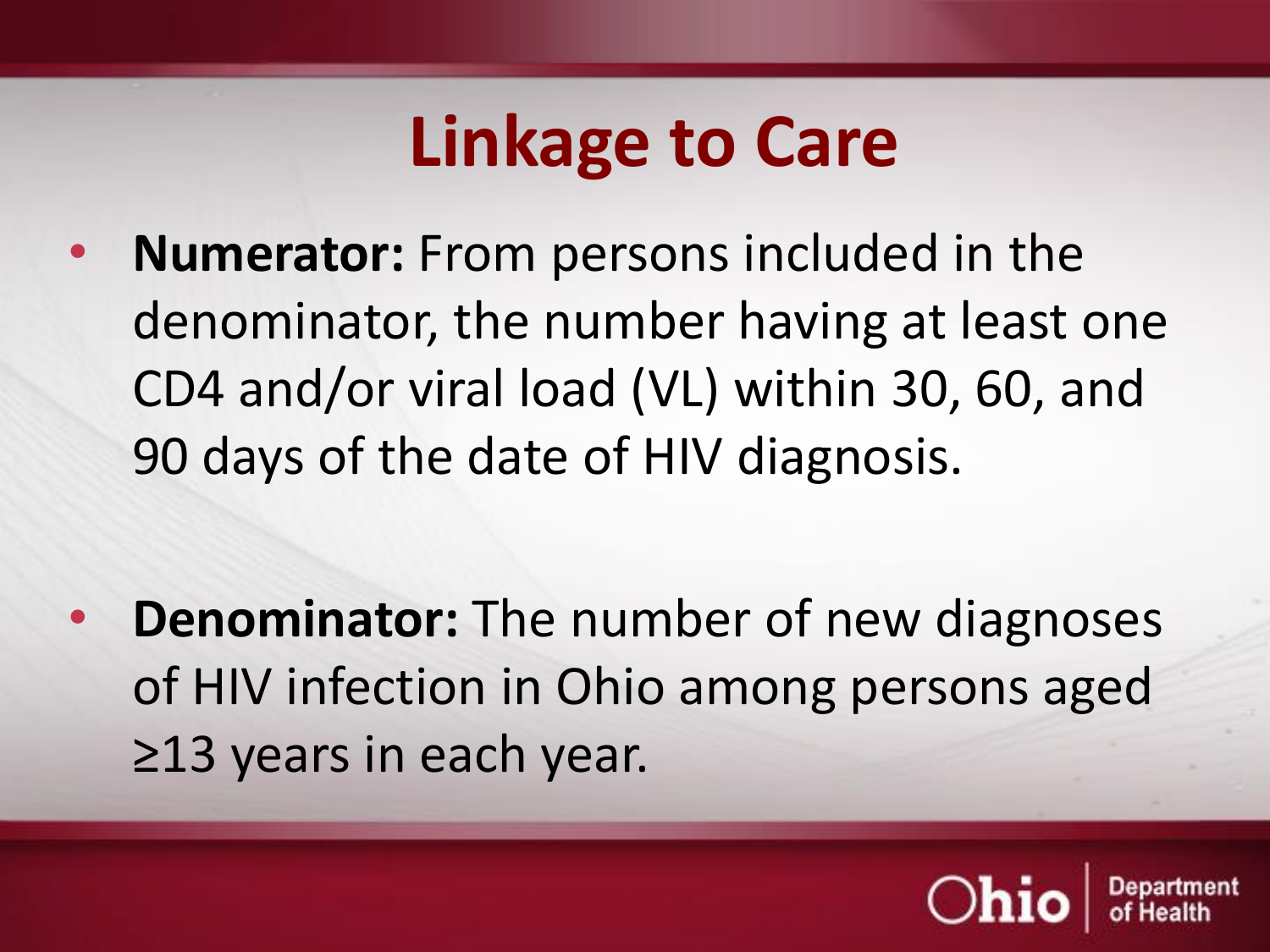Linkage to Care, Ohio, 2015-2019



Source: Ohio Department of Health, HIV Surveillance Program. Data reported through April 30, 2021.

 $O$ hio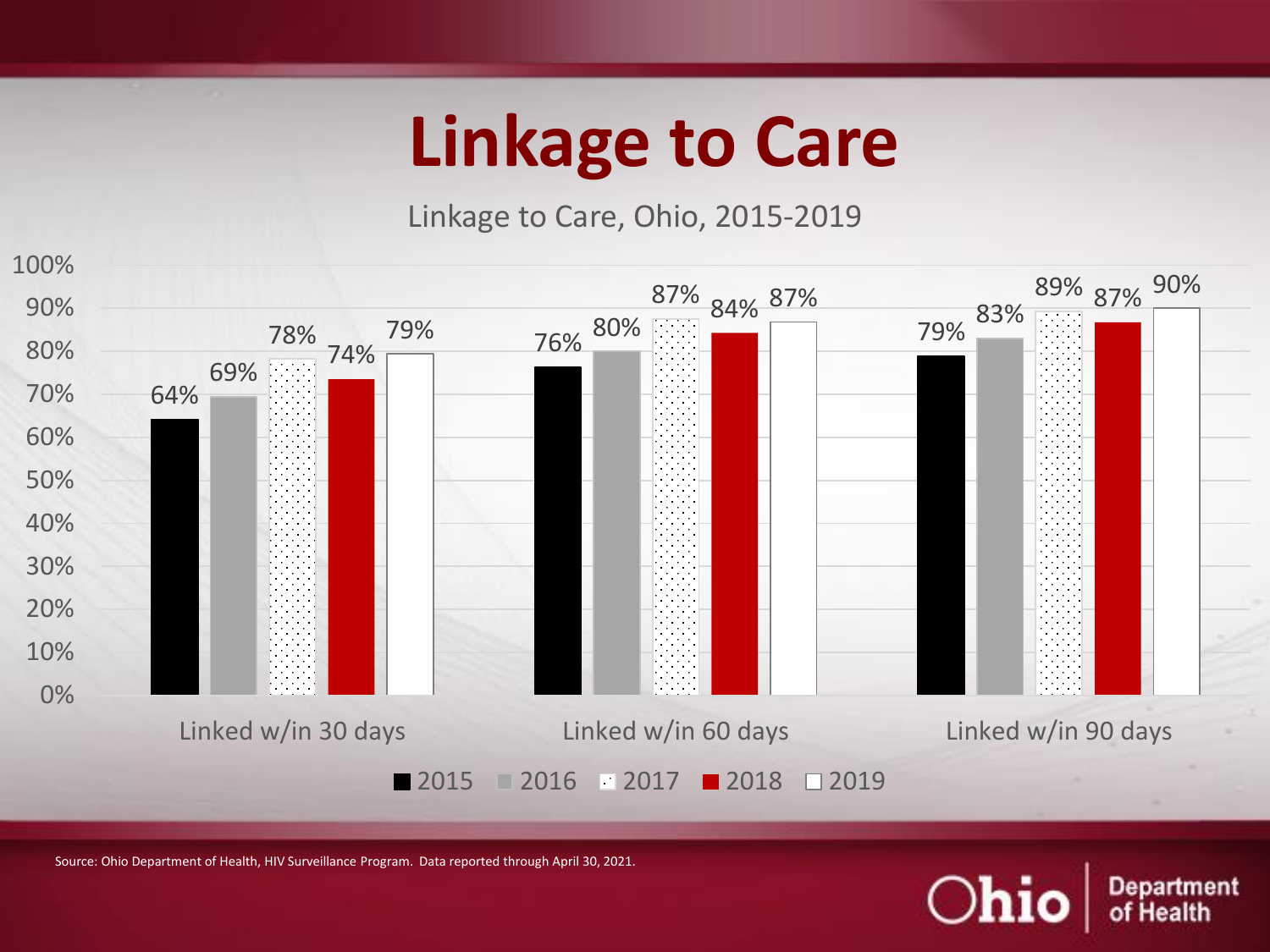Linkage to Care within 30 days, by Sex at Birth, Ohio, 2015-2019



■ Diagnosed in 2015 ■ Diagnosed in 2016 ■ Diagnosed in 2017 ■ Diagnosed in 2018 □ Diagnosed in 2019

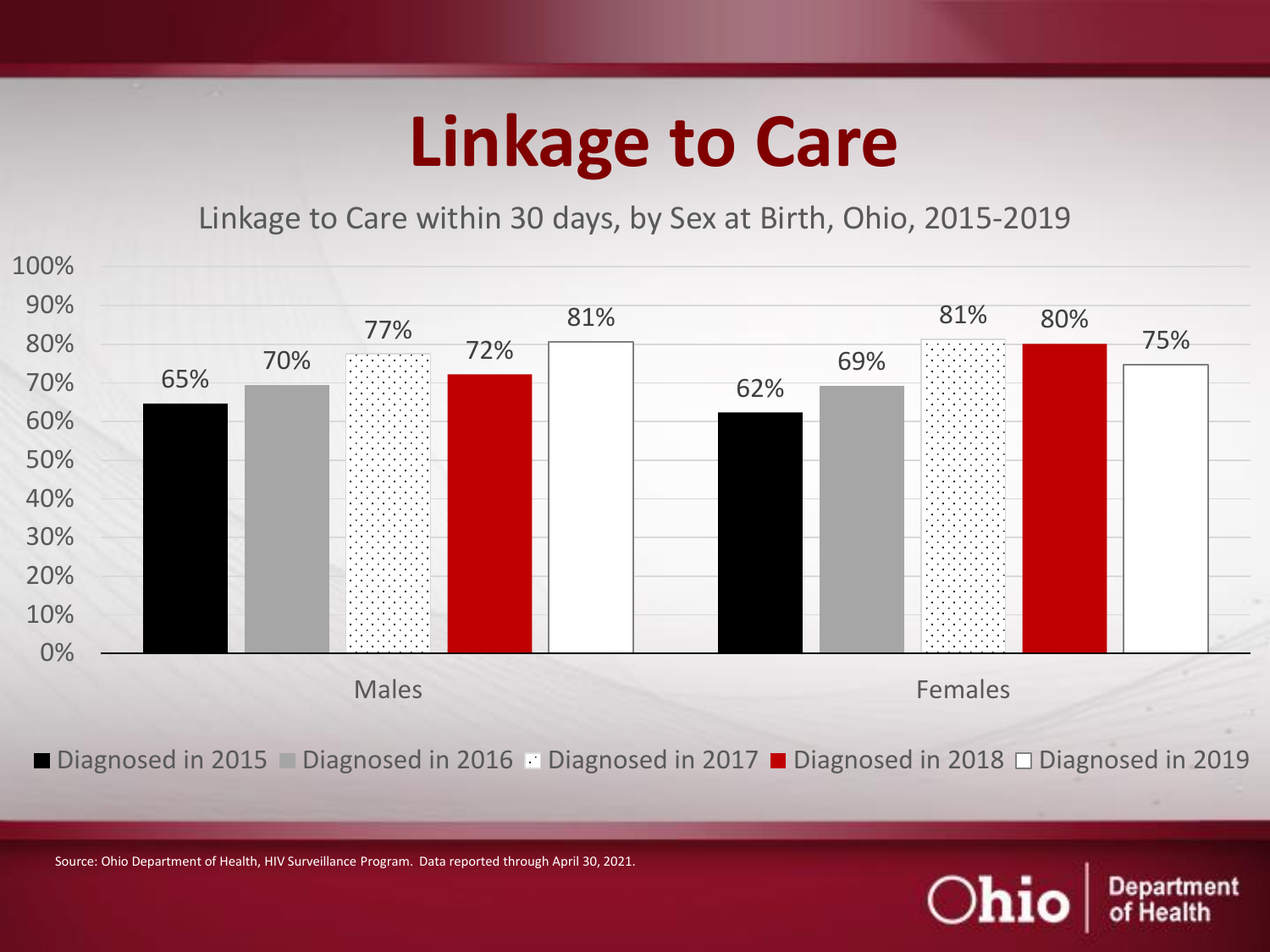Linkage to Care within 30 days Among Transgender People by Current Gender, Ohio, 2015-2019



■ Diagnosed in 2015 ■ Diagnosed in 2016 Diagnosed in 2017 ■ Diagnosed in 2018 □ Diagnosed in 2019

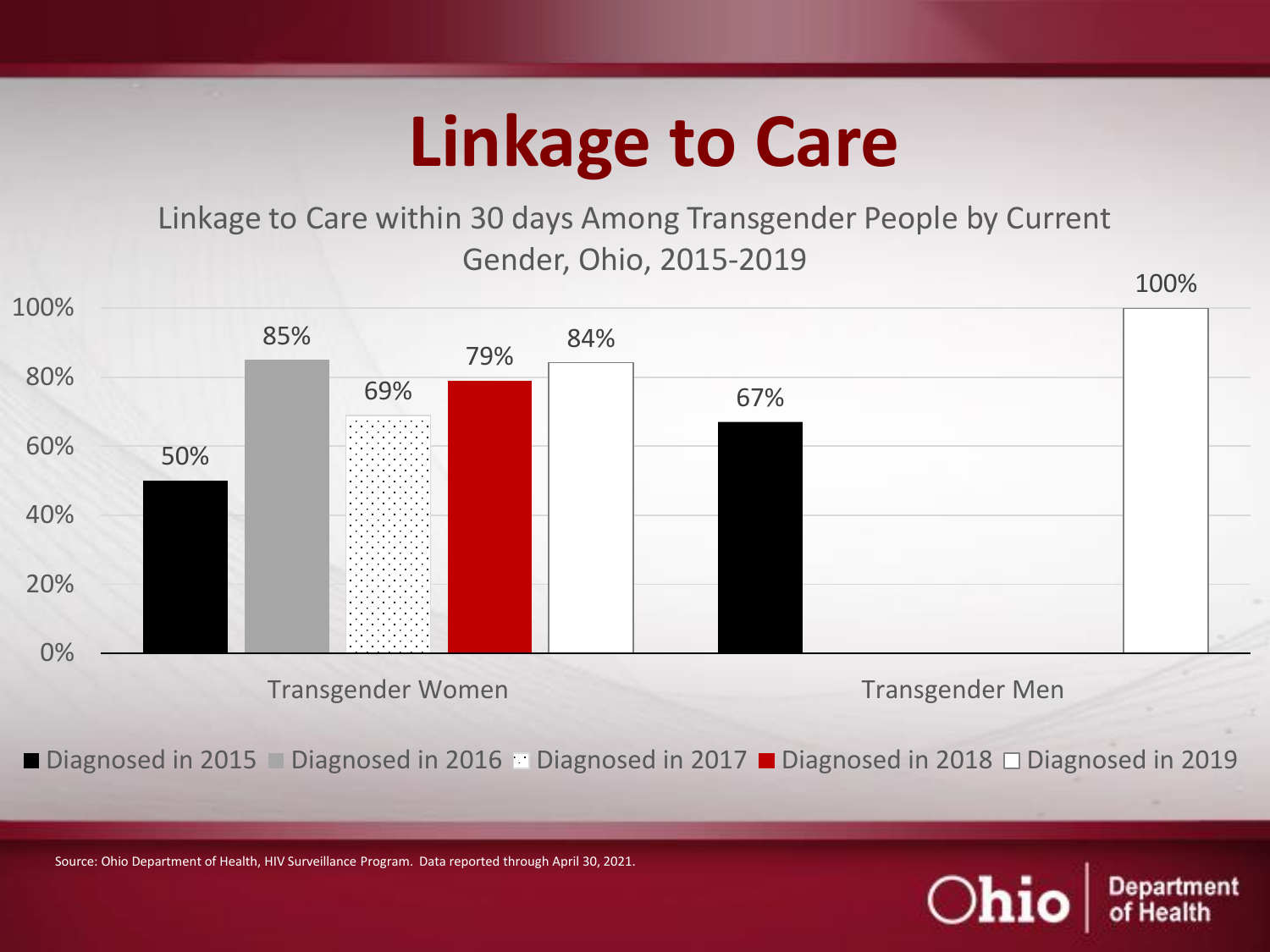Linkage to Care within 30 days, by Age Group, Ohio, 2015-2019



 $O$ hi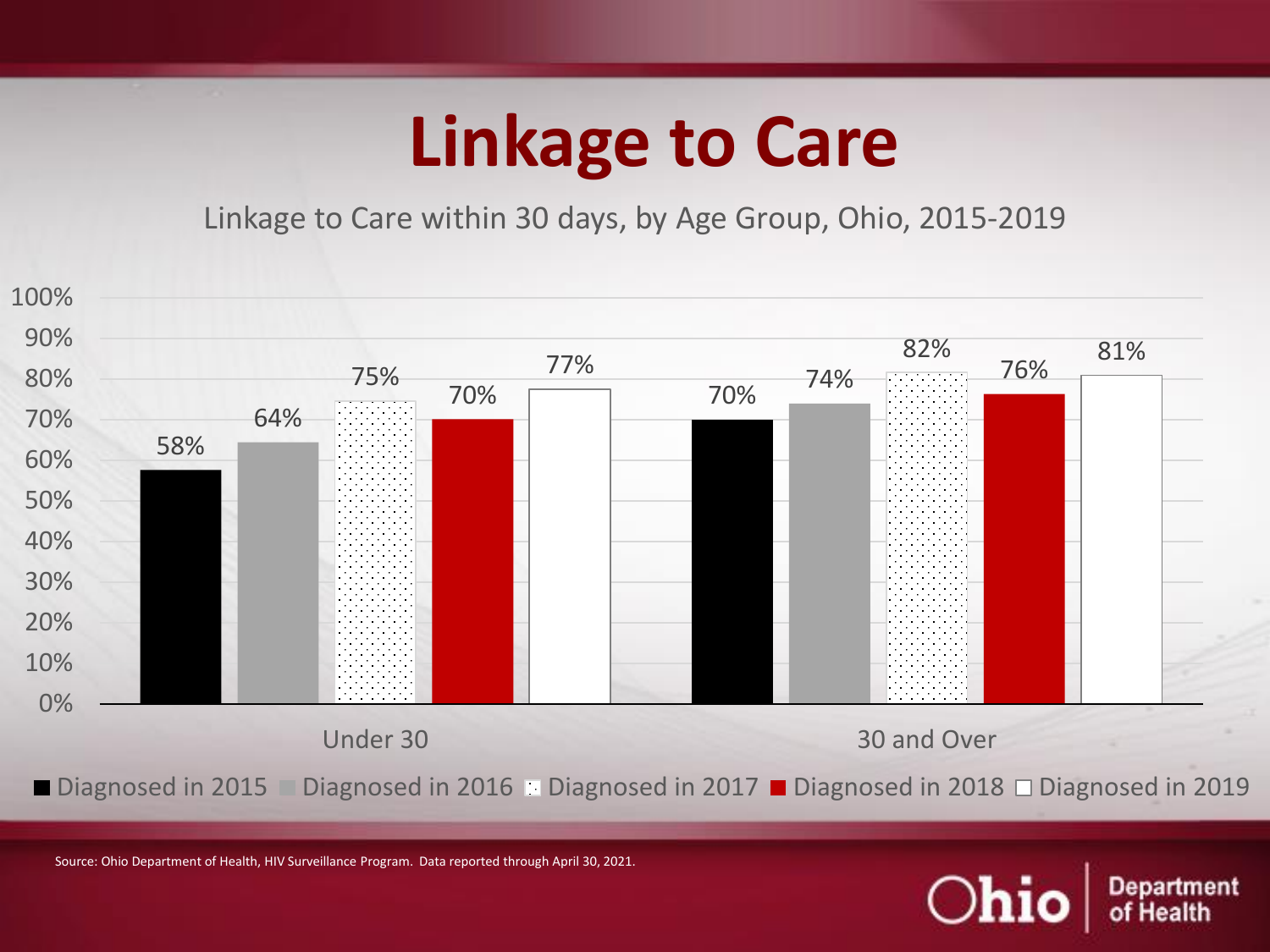Linkage to Care within 30 days, by Race/Ethnicity, Ohio, 2015-2019



■ Diagnosed in 2015 ■ Diagnosed in 2016 ■ Diagnosed in 2017 ■ Diagnosed in 2018 □ Diagnosed in 2019

 $O$ hi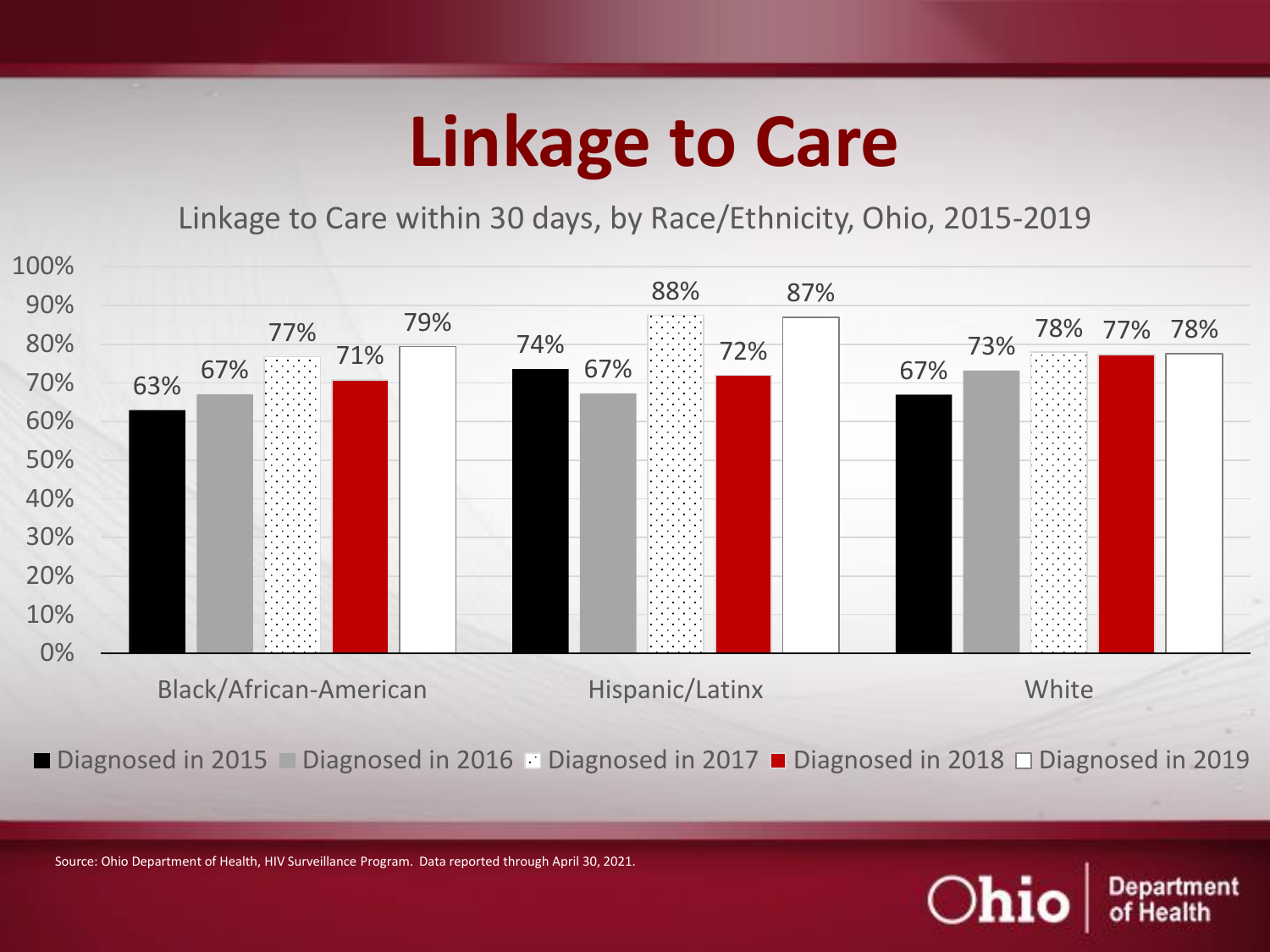Linkage to Care within 30 days, by Transmission Category, **MALES**, Ohio, 2015-2019



■ Diagnosed in 2015 ■ Diagnosed in 2016 ■ Diagnosed in 2017 Diagnosed in 2018 □ Diagnosed in 2019

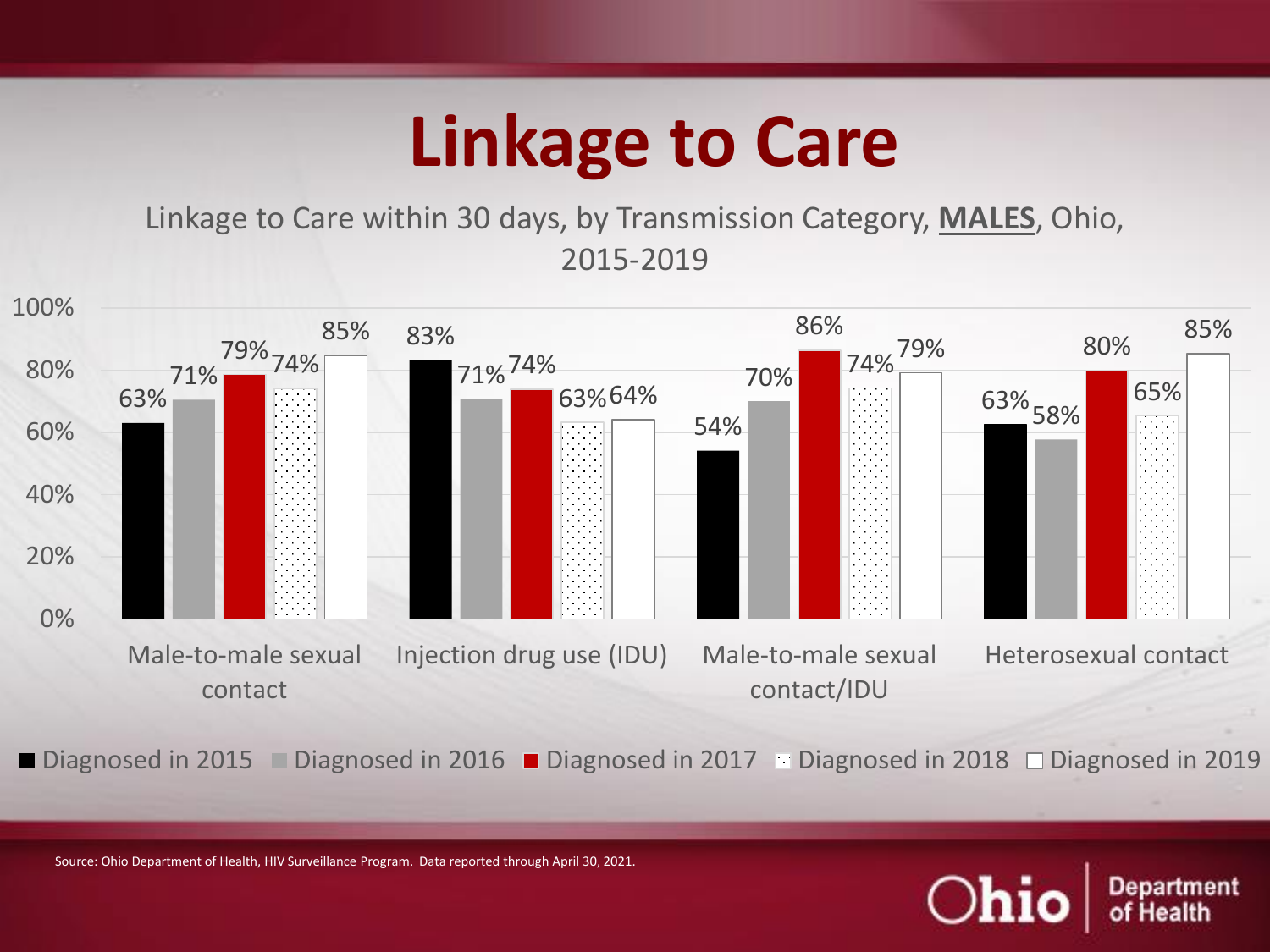Linkage to Care within 30 days, by Transmission Category, **FEMALES**, Ohio, 2015-2019



■ Diagnosed in 2015 ■ Diagnosed in 2016 Diagnosed in 2017 ■ Diagnosed in 2018 □ Diagnosed in 2019

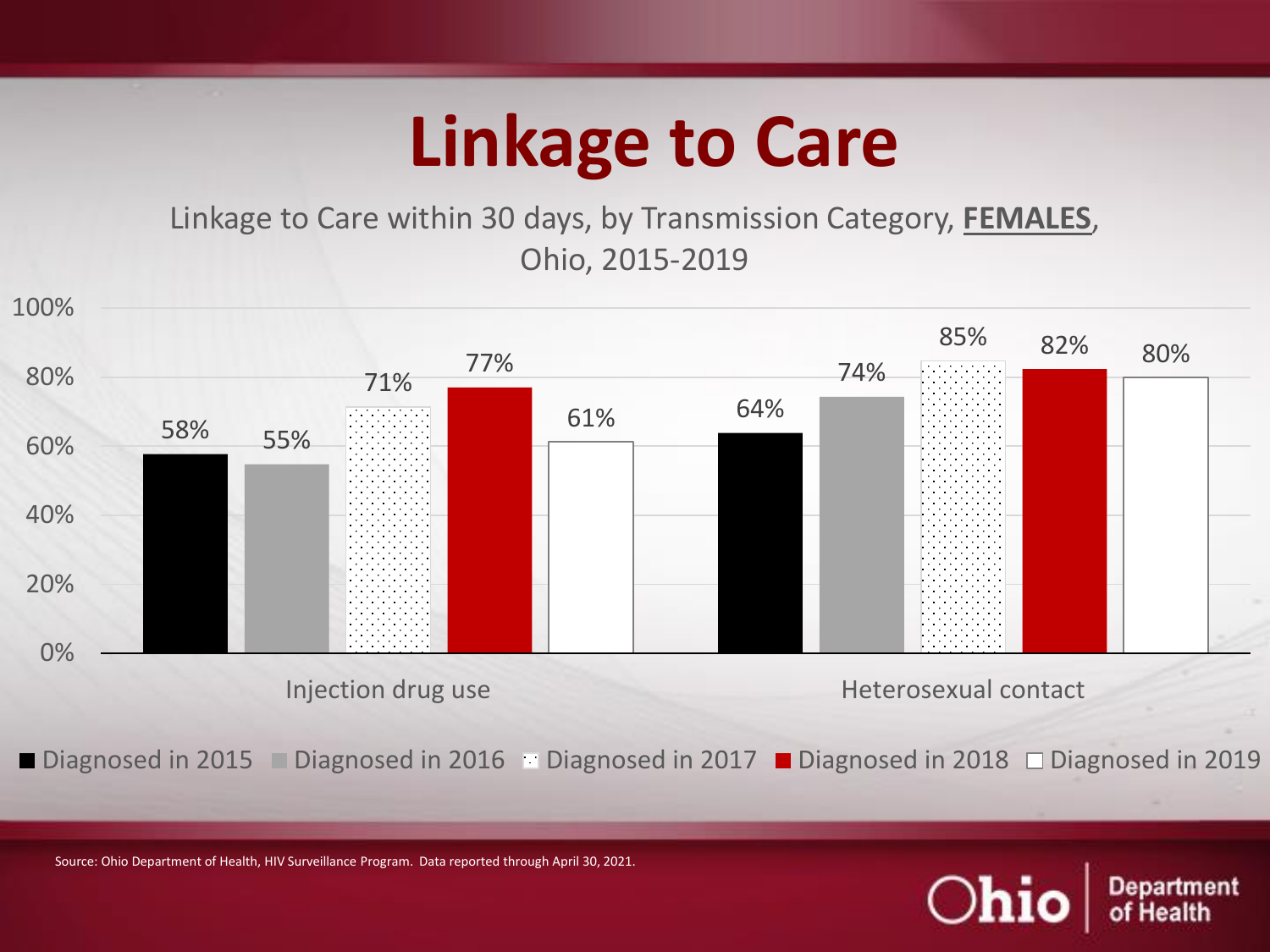Linkage to Care Within 30 days Among Males Aged 13-29 Years with Male-to-Male Sexual Contact by Race/Ethnicity, Ohio, 2015-2019



■ Diagnosed in 2015 Diagnosed in 2016 Diagnosed in 2017 ■ Diagnosed in 2018 □ Diagnosed in 2019

 $\bigcirc$ hi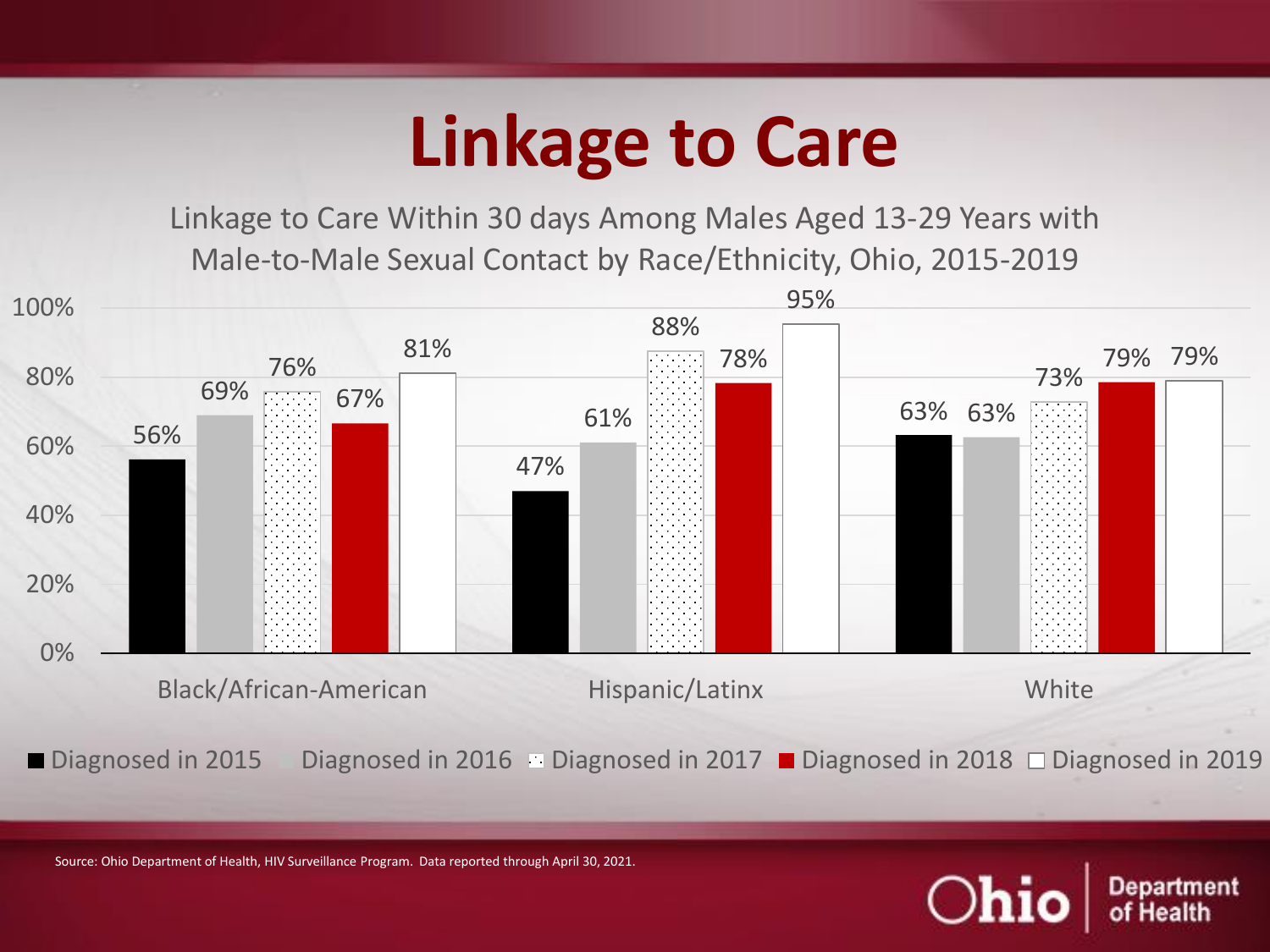Linkage to Care Within 30 days Among Persons Aged 50+ Years by Race/Ethnicity, Ohio, 2015-2019



■ Diagnosed in 2015 Diagnosed in 2016 Diagnosed in 2017 ■ Diagnosed in 2018 □ Diagnosed in 2019

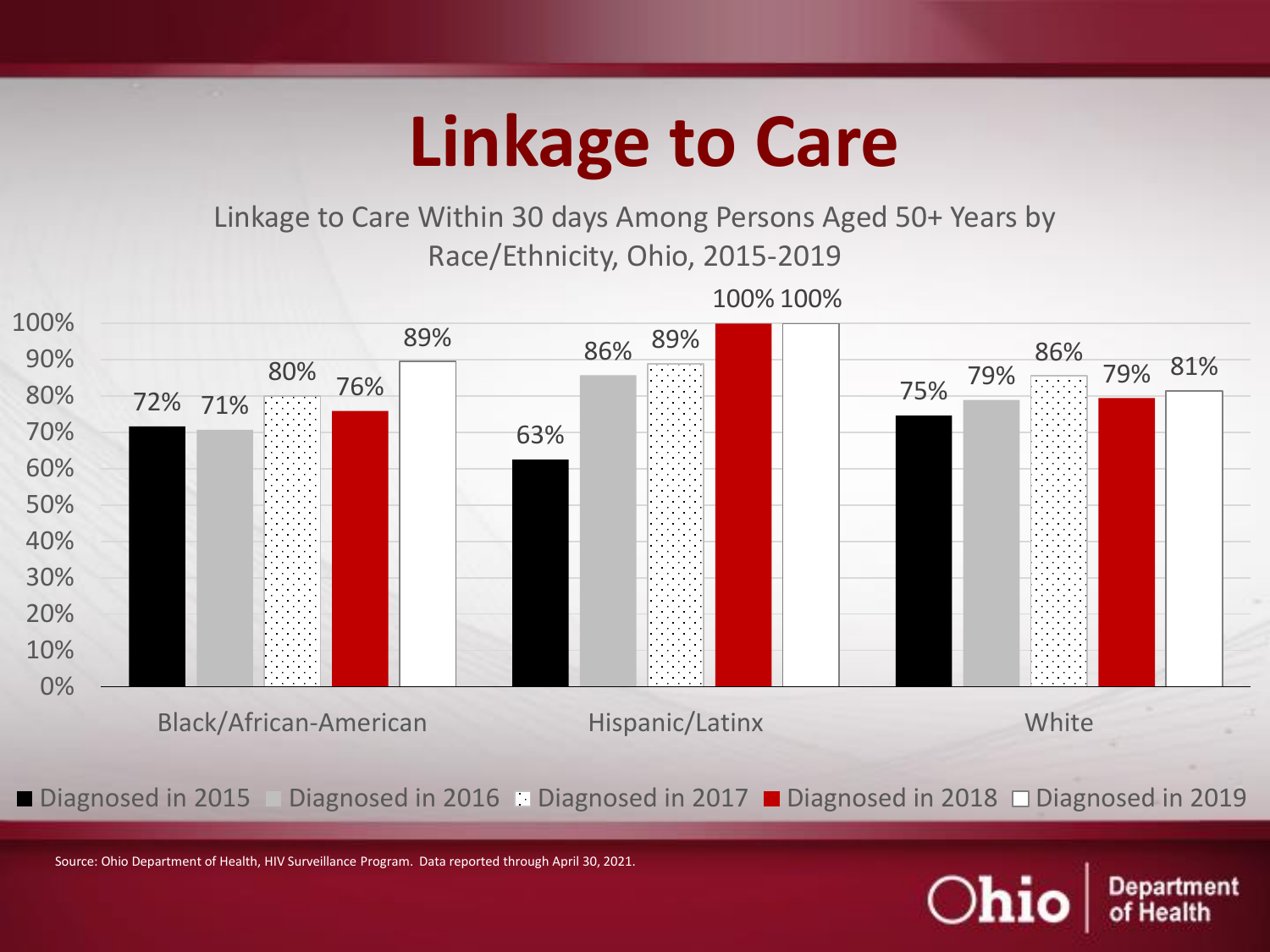- **Receipt of Care:** Having at least one CD4 and/or VL test through the end of the following year.
- **Retained in Care:** having at least two CD4 and/or VL tests at least three months apart through the end of the following year.
- **Virally Suppressed:** The most recent VL test in the following year was <200 copies/mL.
- **Denominator:** The number of persons aged ≥13 years living with HIV infection through the end of each year, and still living in Ohio at the end of the next year.

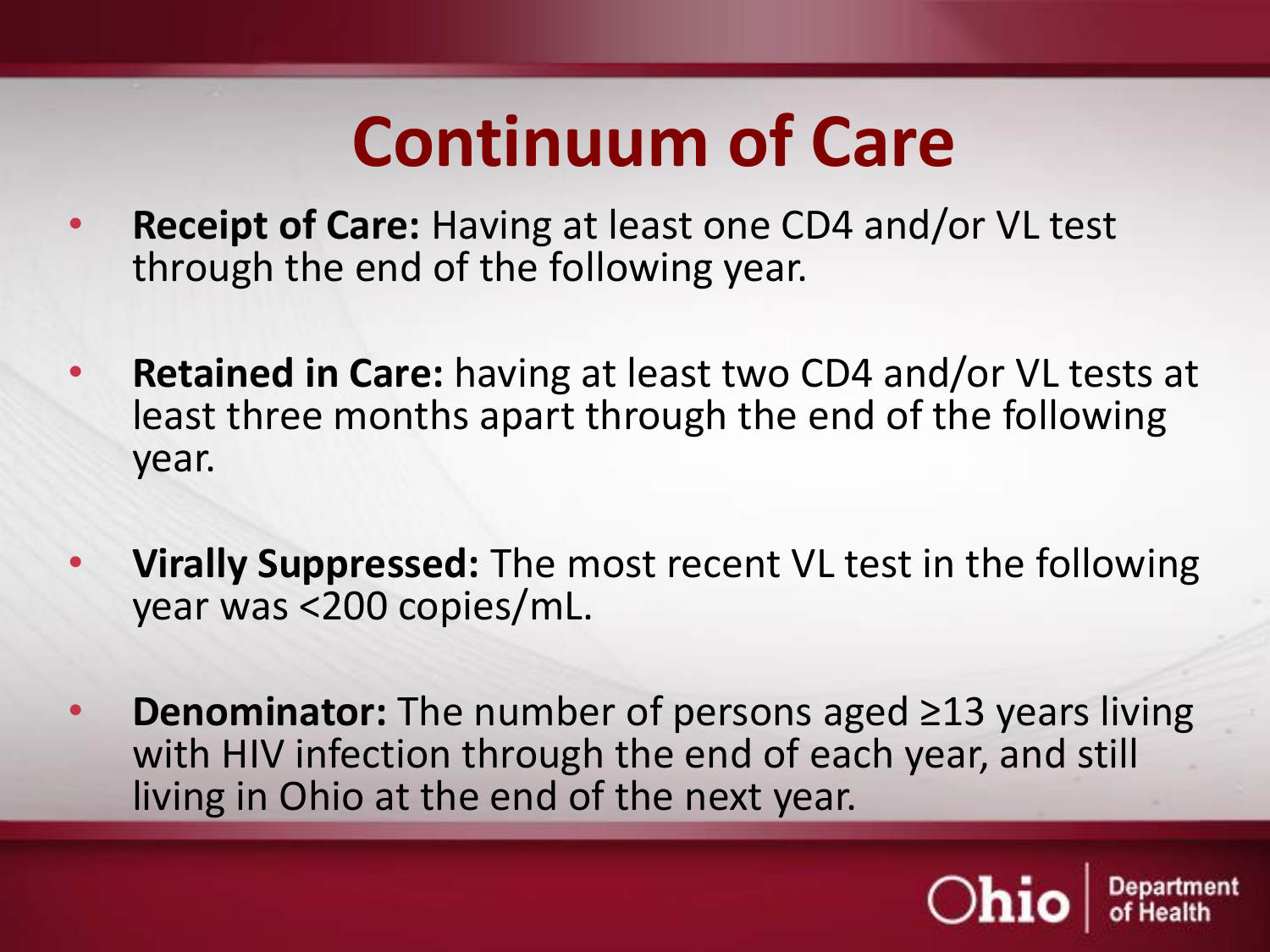Persons Living with Diagnosed HIV-Continuum of Care, Ohio, 2015-2019



Source: Ohio Department of Health, HIV Surveillance Program. Data reported through April 30, 2021.

 $O$ hi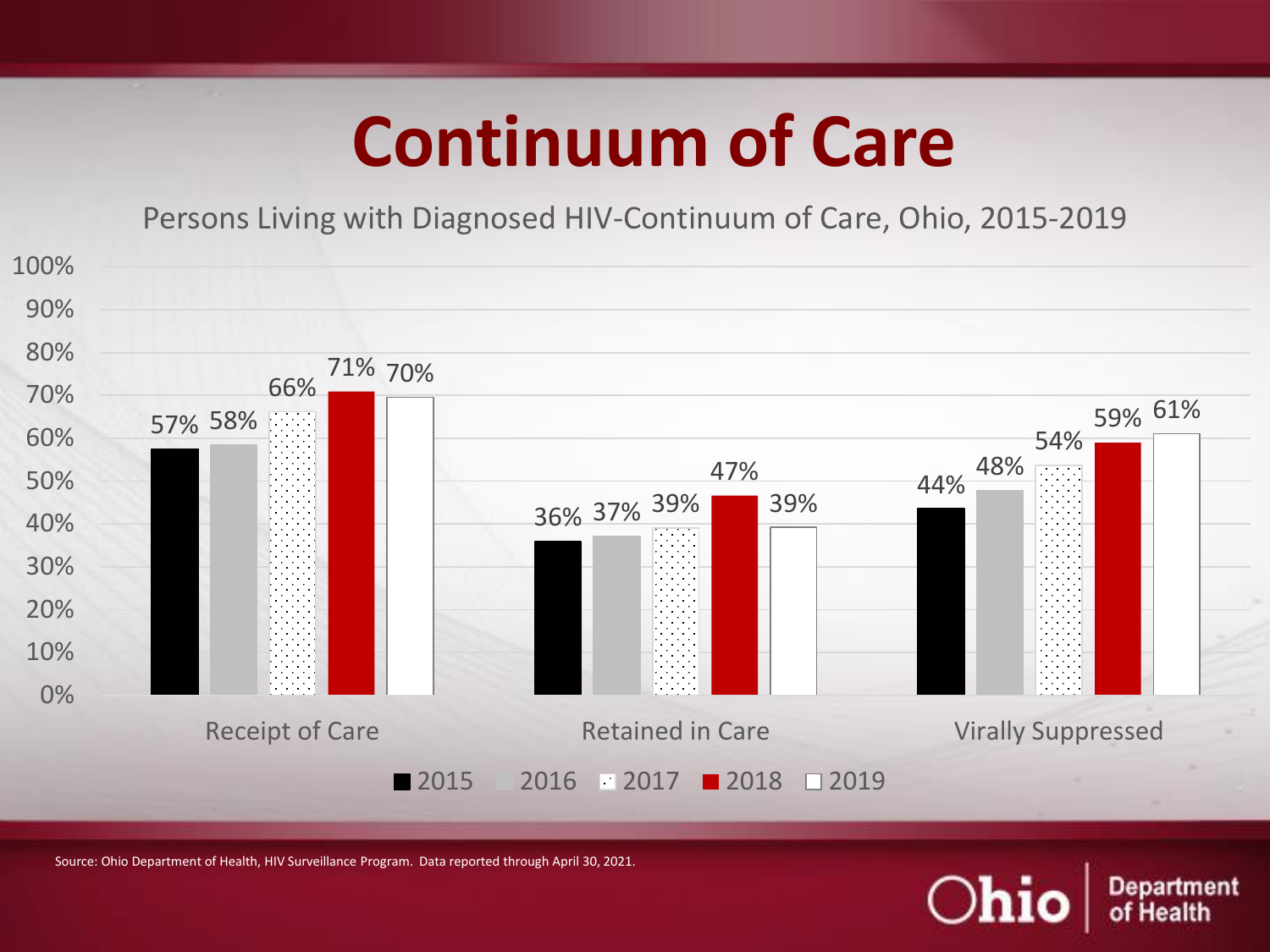Persons Living with Diagnosed HIV-Continuum of Care, by Sex at Birth, Ohio, 2018-2019



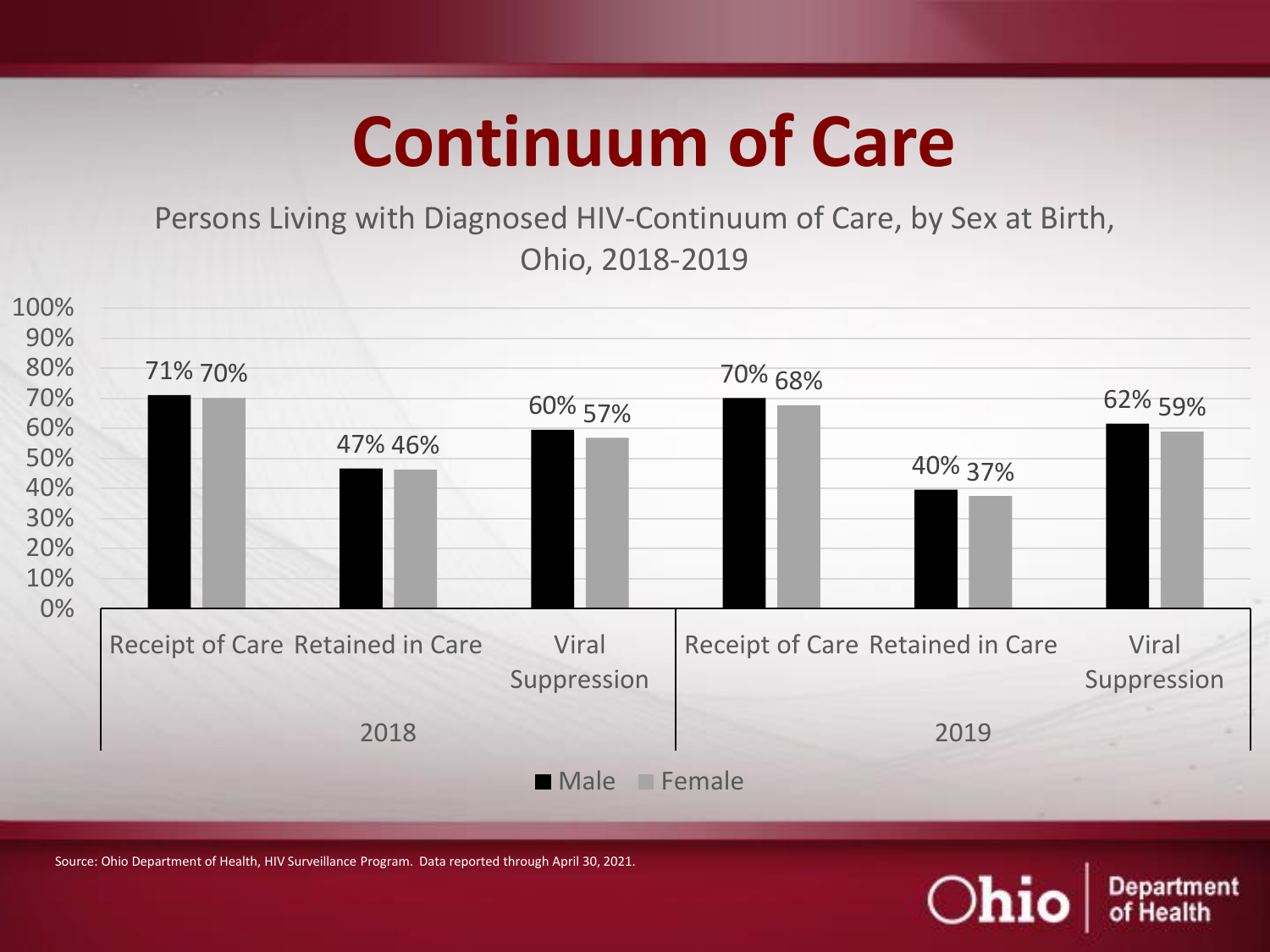#### Transgender Persons Living with Diagnosed HIV-Continuum of Care, by Current Gender, Ohio, 2018-2019



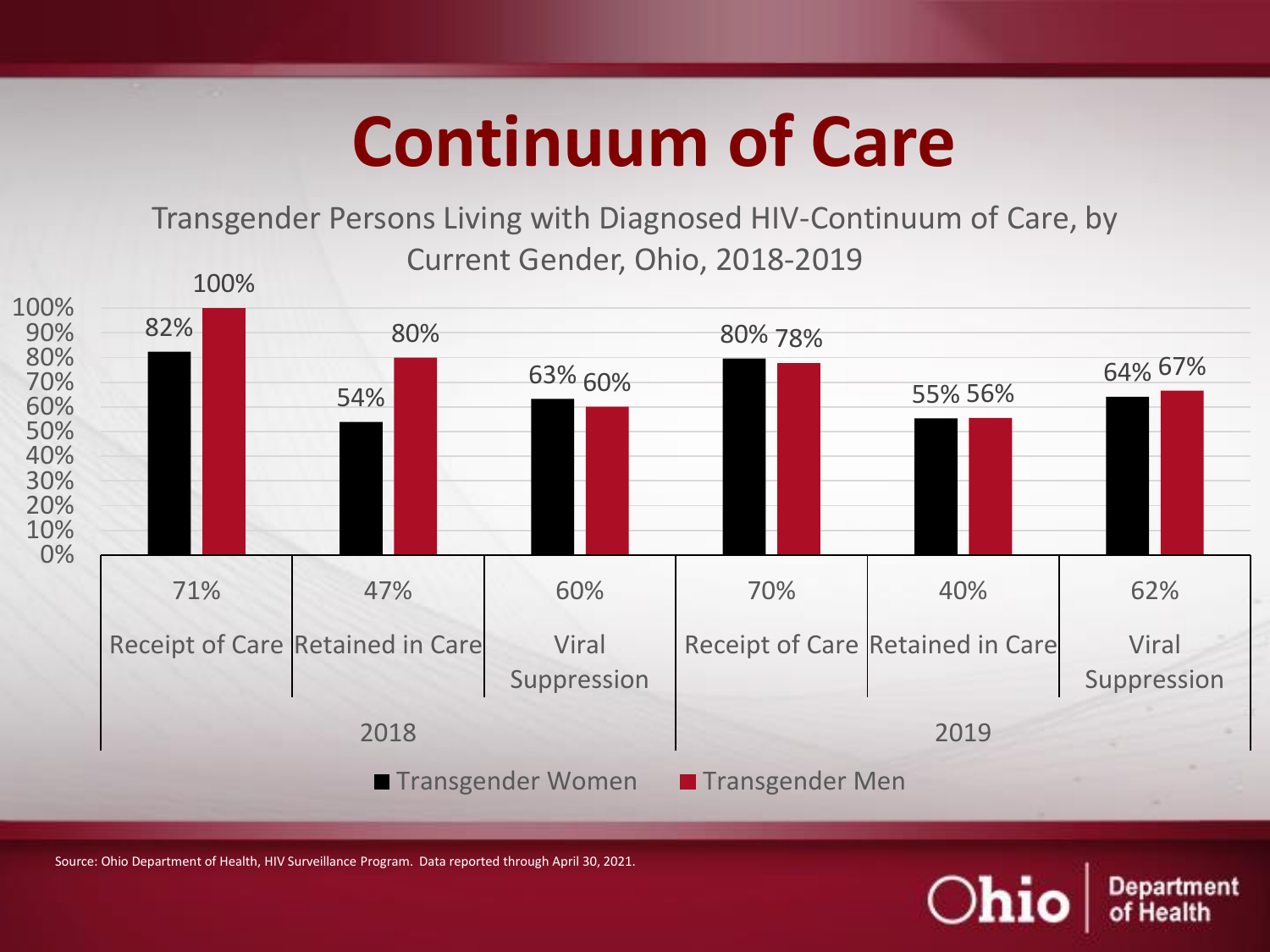Persons Living with Diagnosed HIV-Continuum of Care, by Age Group, Ohio, 2018-2019



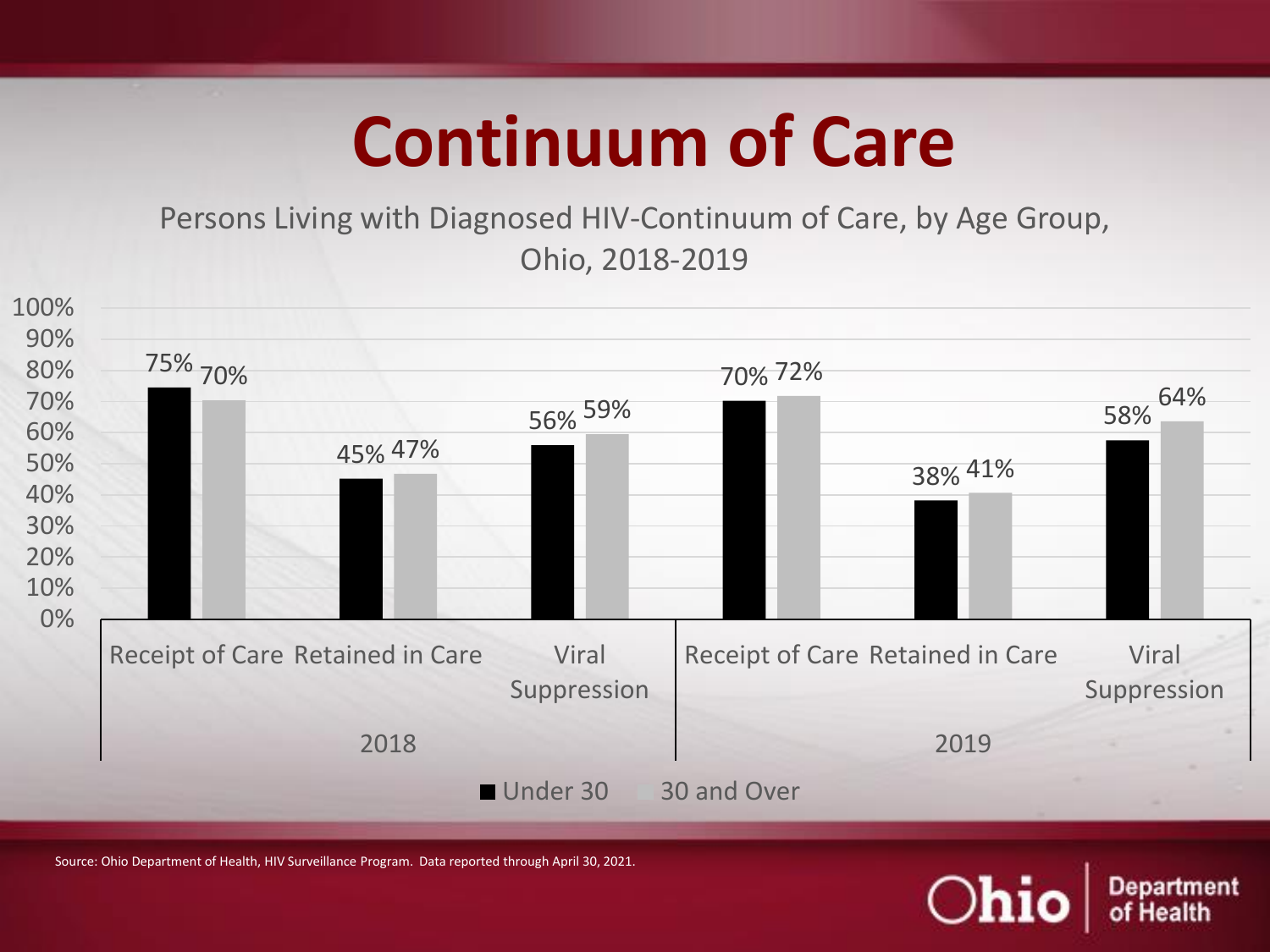Persons Living with Diagnosed HIV-Continuum of Care, by Race/Ethnicity, Ohio, 2018-2019



Source: Ohio Department of Health, HIV Surveillance Program. Data reported through April 30, 2021.

 $\bigcirc$ hi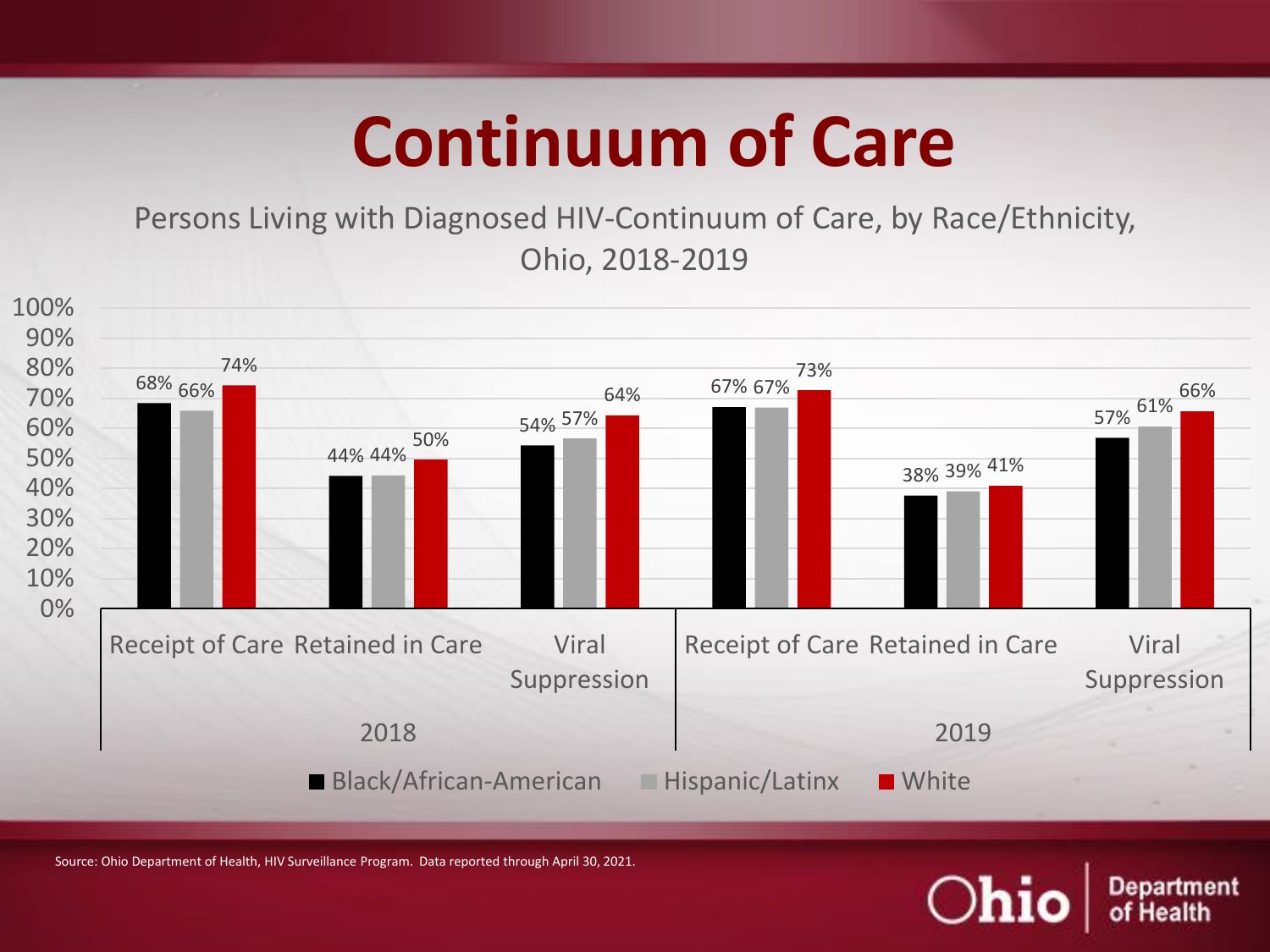Persons Living with Diagnosed HIV-Continuum of Care, by Transmission Category, **MALES**, Ohio, 2018-2019



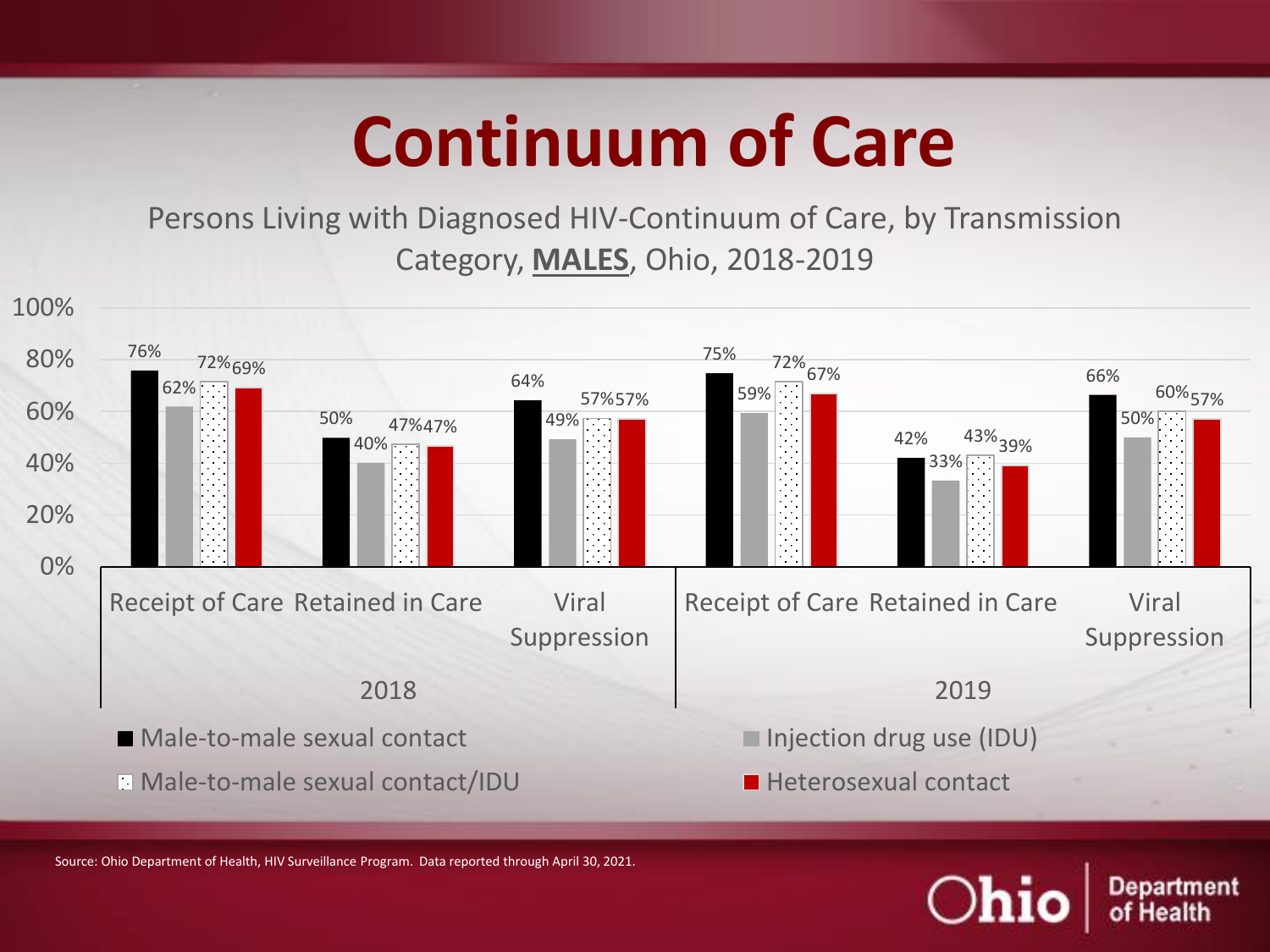Persons Living with Diagnosed HIV-Continuum of Care, by Transmission Category, **FEMALES**, Ohio, 2018-2019



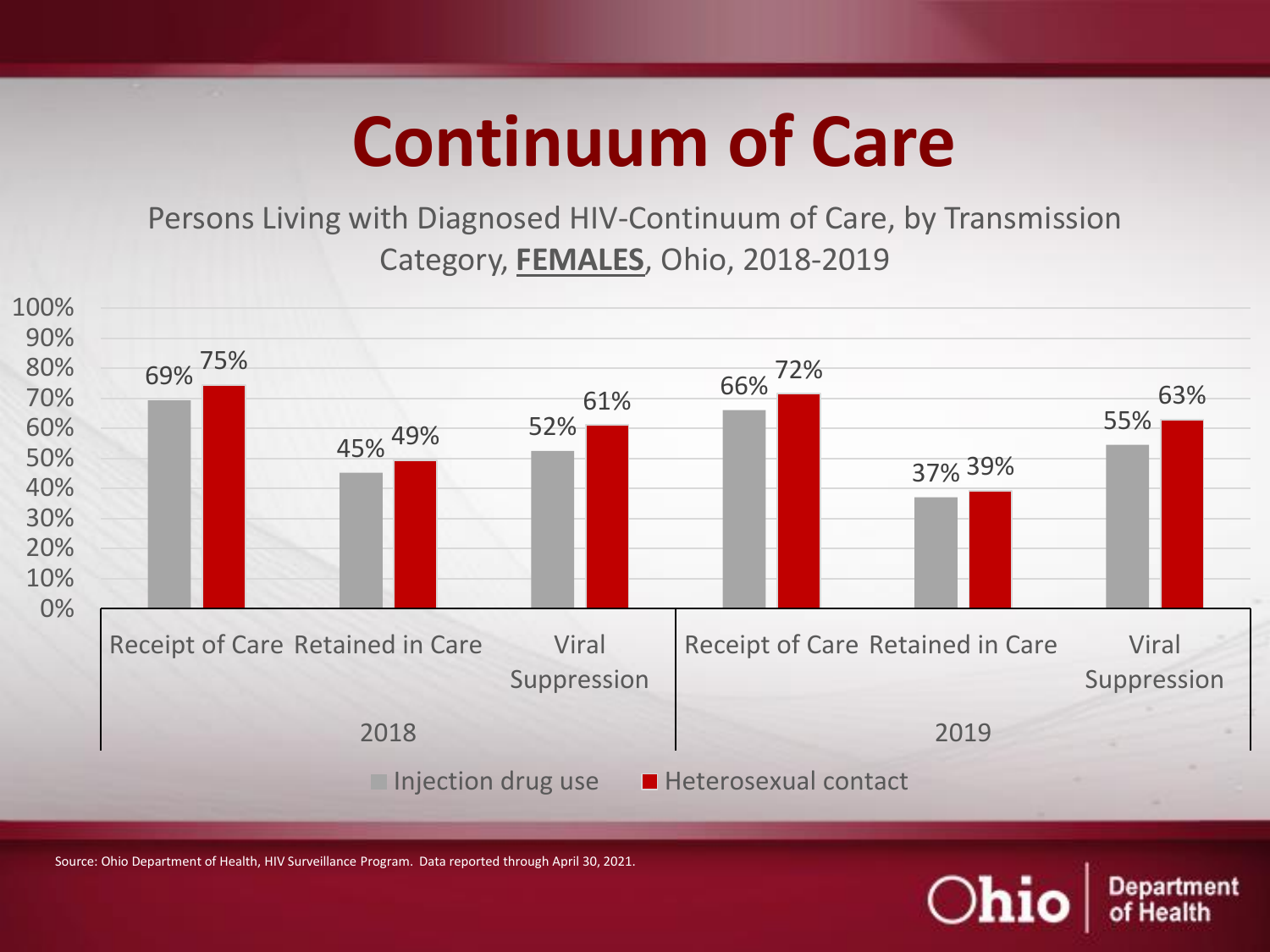Males with Male-to-Male Sexual Contact Aged 13-29 Years Living with Diagnosed HIV-Continuum of Care, by Race/Ethnicity, Ohio, 2018-2019

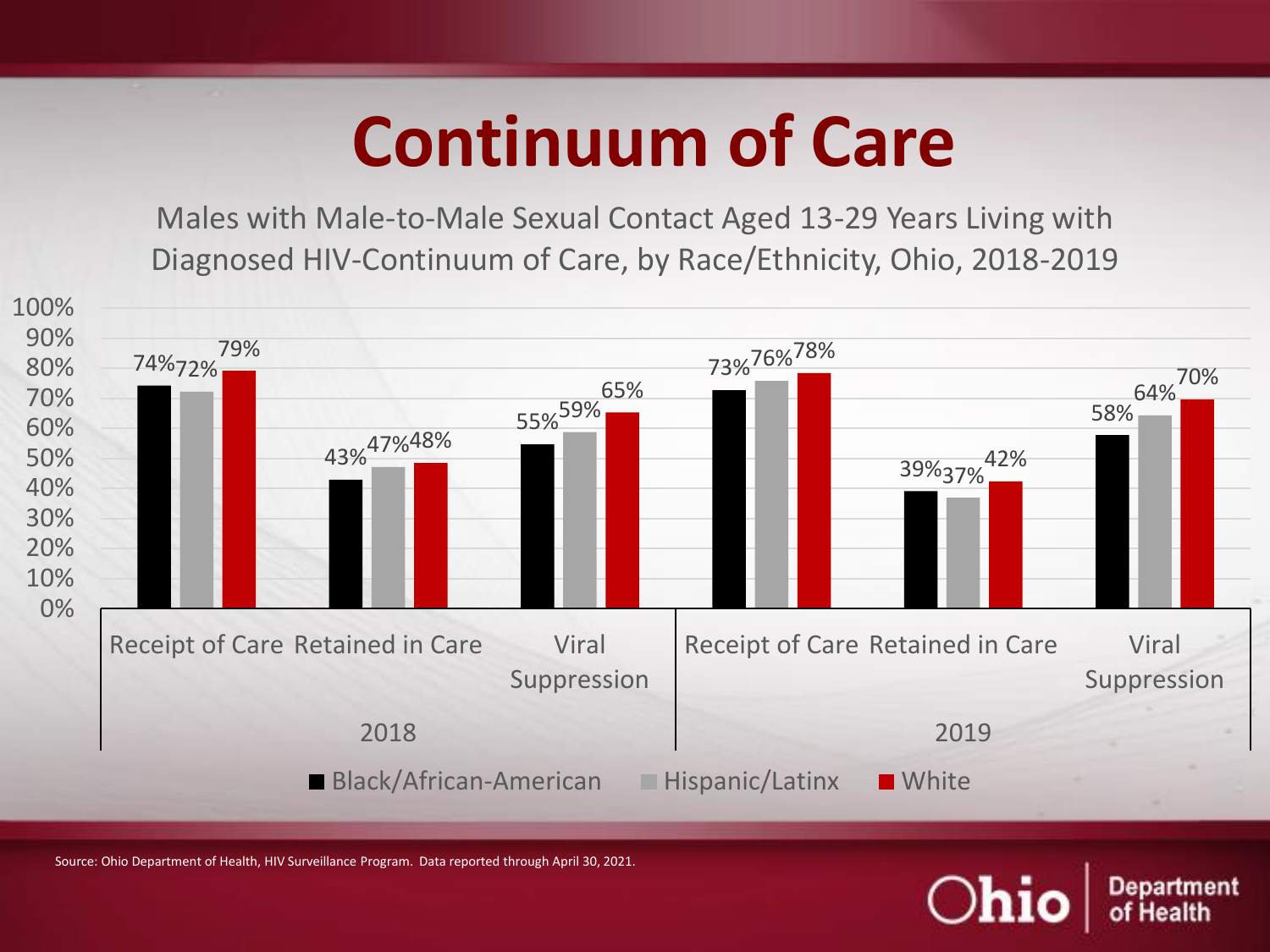Persons Aged 50+ Years Living with Diagnosed HIV-Continuum of Care, by Race/Ethnicity, Ohio, 2018-2019



 $\bigcirc$ h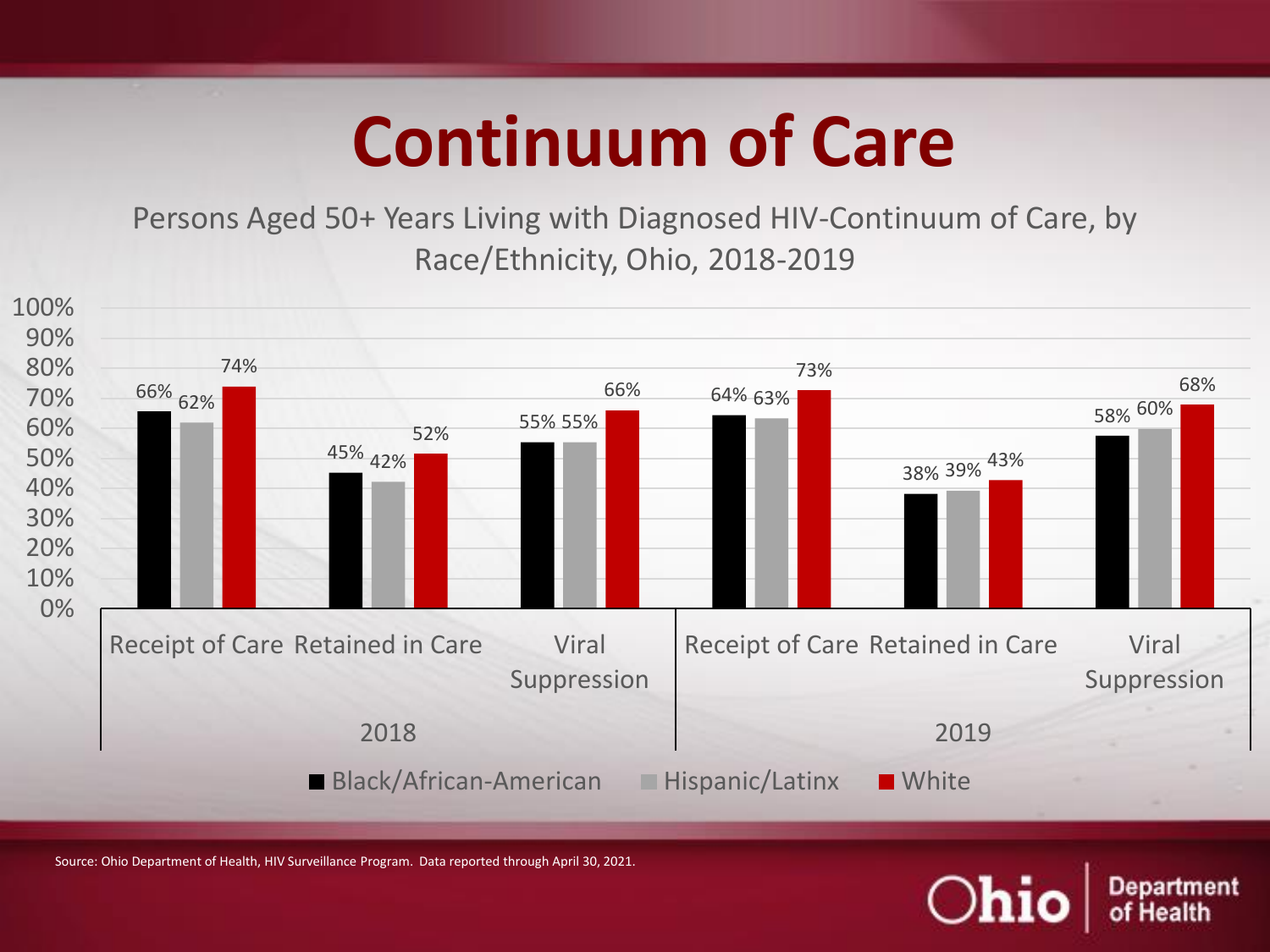| <b>Status of Care</b>                                 | 2015 | 2016 | 2017 | 2018 | 2019 |
|-------------------------------------------------------|------|------|------|------|------|
| In Care                                               | 57%  | 58%  | 66%  | 71%  | 70%  |
| Knew they had HIV but weren't in<br>care (Unmet Need) | 43%  | 42%  | 34%  | 29%  | 30%  |
| In care and virally suppressed                        | 76%  | 82%  | 81%  | 83%  | 88%  |
| In care but not virally suppressed                    | 24%  | 18%  | 19%  | 17%  | 12%  |

 $|Ohio|$ 

Department<br>of Health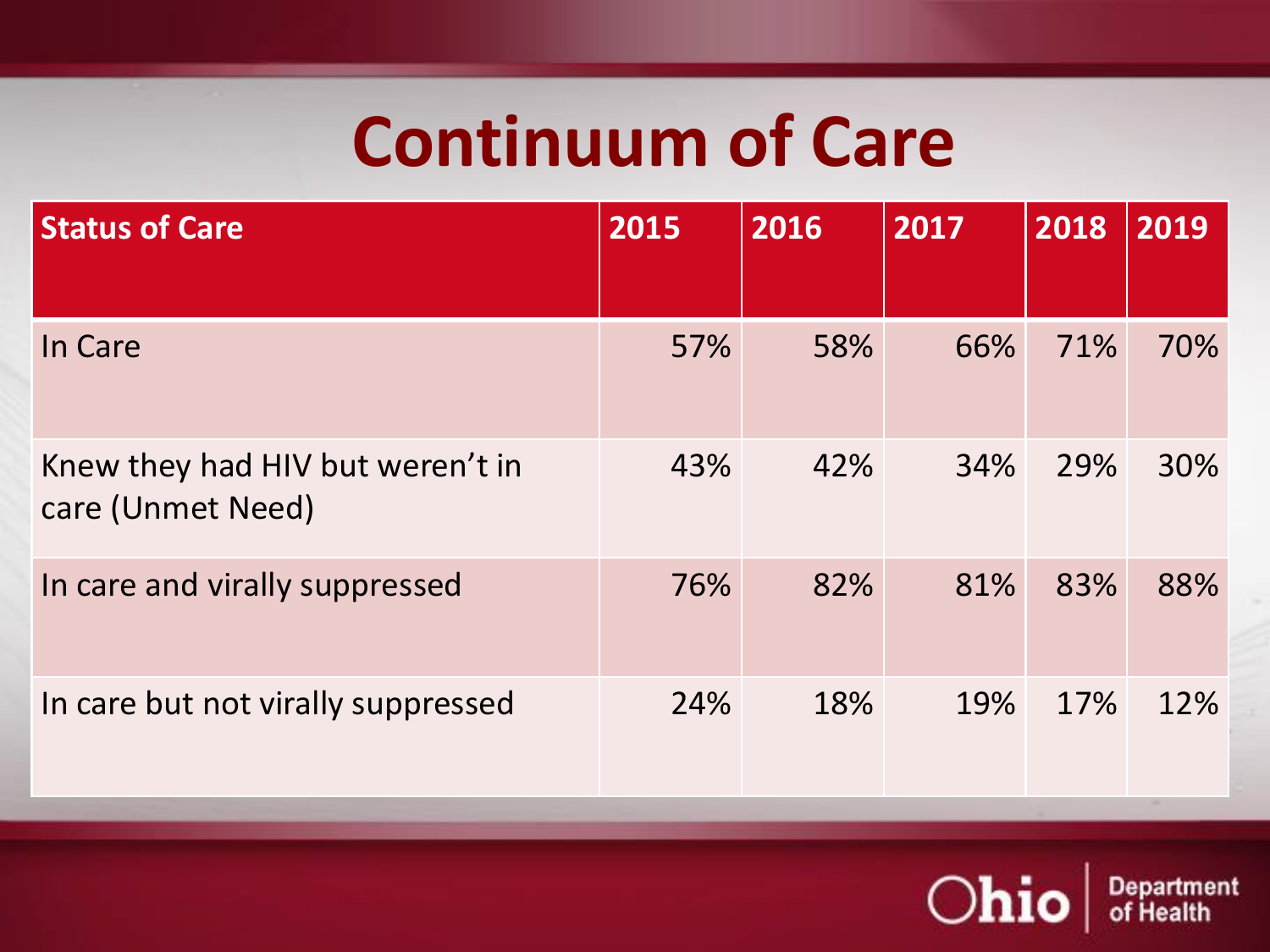#### **Resources**

#### • ODH Website:

- [https://odh.ohio.gov/wps](https://odh.ohio.gov/wps/portal/gov/odh/know-our-programs/hiv-aids-surveillance-program) /portal/gov/odh/knowour-programs/hiv-aidssurveillance-program
- Click on "Data and Statistics"

**HIV Infections Among Blacks/Africa** 

wimately 13.5  $= 17.670$ ) of all

- Centers for Disease Control and Prevention (CDC) Website:
	- <https://www.cdc.gov/hiv>
	- Click on "Statistics Center"

CDC Care Continuum: [https://www.cdc.gov/hiv](https://www.cdc.gov/hiv/policies/continuum.html) /policies/continuum.html